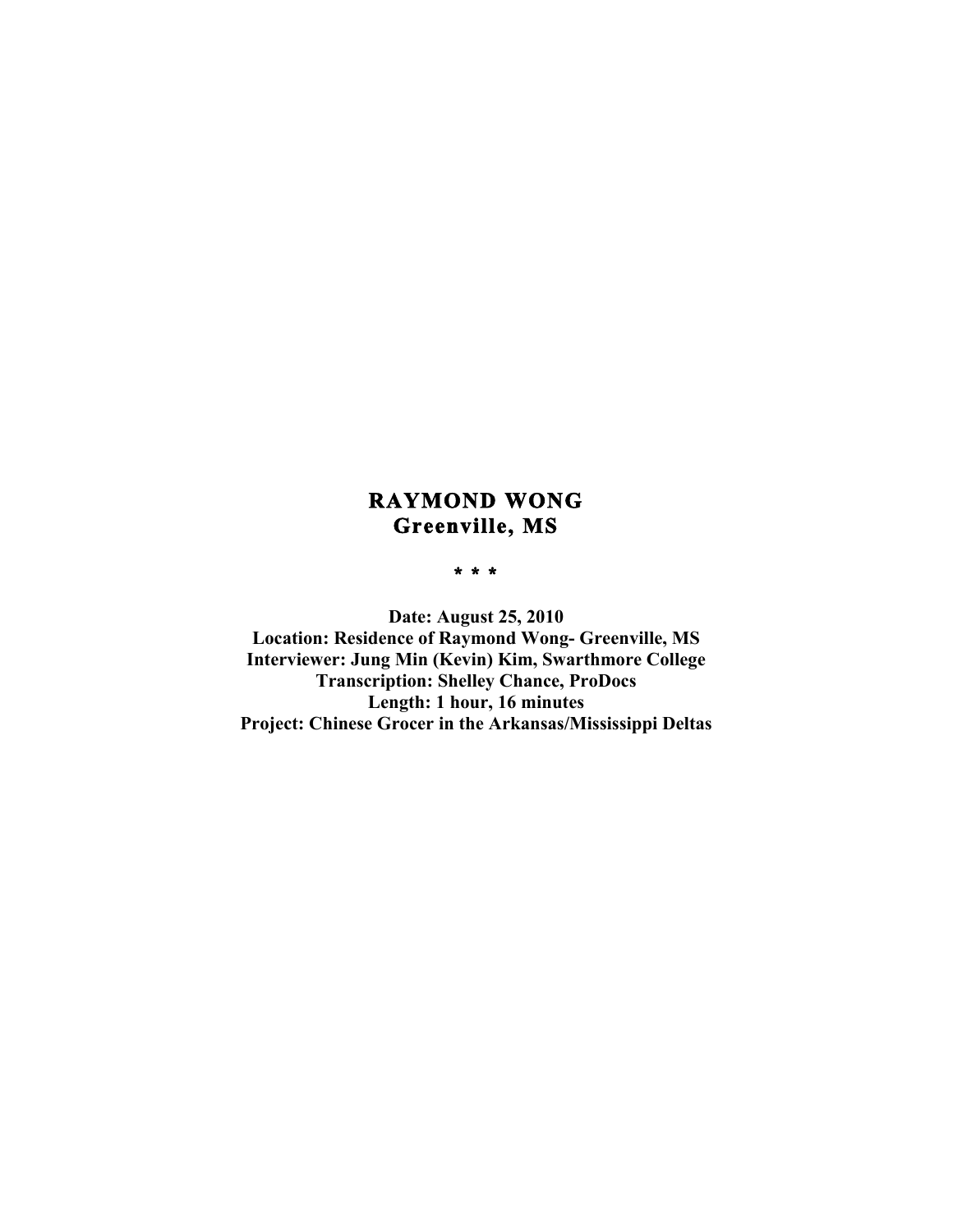## **[Begin Raymond Wong Interview]**

# **00:00:01**

**Kevin Kim:** This is Kevin Kim for the Southern Foodways Alliance. Today is Wednesday, August 25, 2010. I'm here in Greenville, Mississippi with Mr. Raymond Wong; Mr. Wong could you please state your name, place of birth, and date of birth for the record please?

# **00:00:16**

**Raymond Wong:** My name is Raymond Dwight Wong. I was born in--November 4, 1952; I was born in Drew, Mississippi and after two years I came to Greenville.

## **00:00:30**

**KK:** All right; Mr. Wong, could we start--could we start by talking about your parents' history here to the United States from the beginning? You were telling me that your father served in the Military?

## **00:00:43**

**RW:** Yes, during World War II; now he stayed in Mississippi because I think of course the War was over before he was able to go overseas which is good. And--and he went back to Drew, Mississippi. My parents came as a pair in 1948; they--they came by way of the USS Wilson. And--and then they came straight to Drew pretty much and--and stayed there for a little bit. But they pretty much decided to open a grocery in Greenville, Mississippi. And they came to Greenville for I think a couple of years; went back to Drew, where I was born, and then--then two years later came back to--again back to Greenville--Greenville.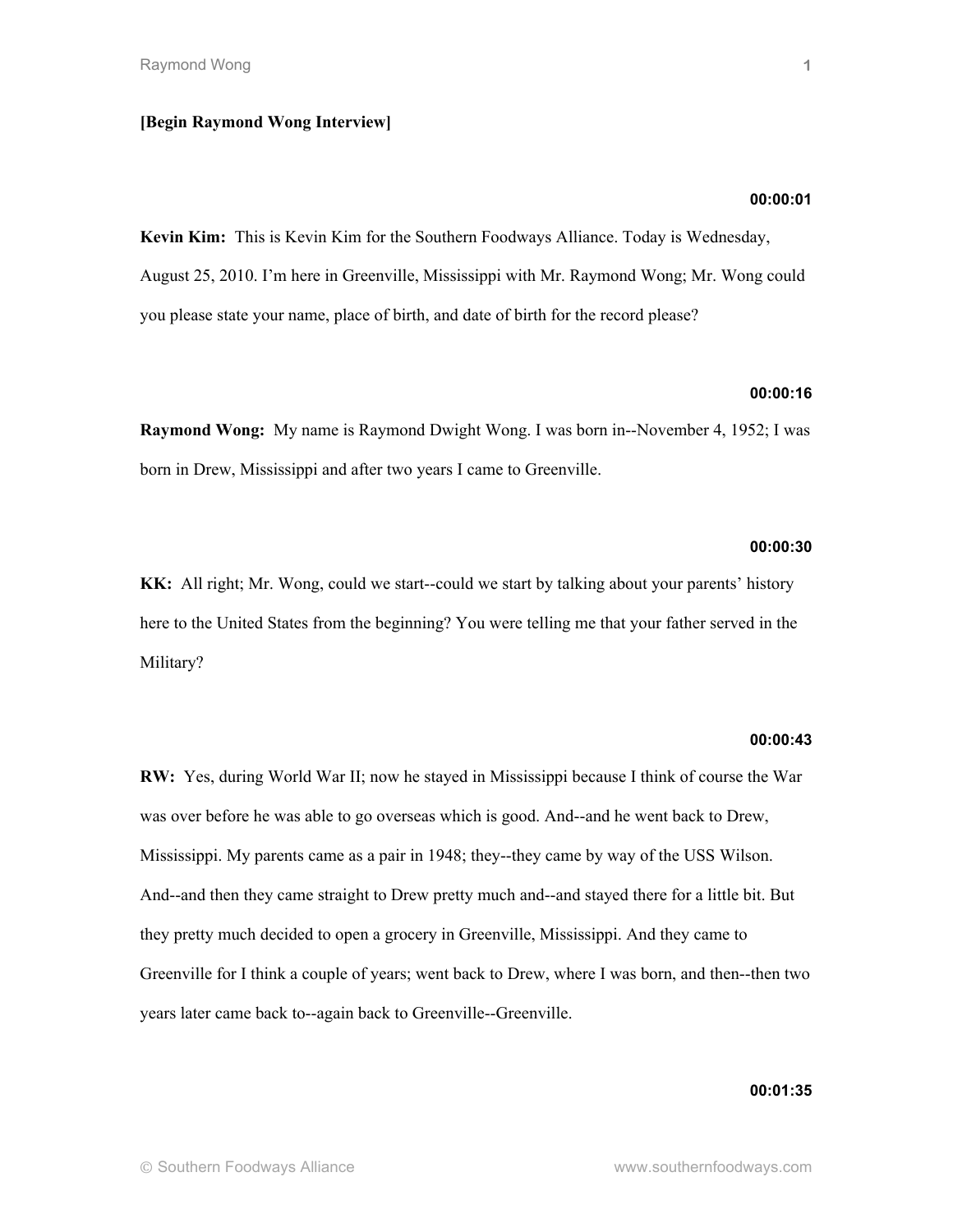**KK:** And you were telling me they went through Angel Island, the famous Angel Island on--near San Francisco?

# **RW:** Yes; right. Now I'm not sure of the timeframe on that though but I know my father went through--through Angel Island. Now I don't know if my mother went through there or not necessarily, come in--maybe the first time he had to go through, yes.

**KK:** And you were telling me that your father was from Canton?

**00:02:04**

**RW:** The Canton area, more specifically Tai Hong.

**KK:** The village in the Province?

**RW:** The village, I don't know if that's a District or a particular village. It could be just a village but I'm--I'm not sure.

**00:02:18 KK:** And your mother, was she from the same village as well or--?

**00:02:20**

**00:01:41**

**00:01:58**

**00:02:09**

**00:02:11**

**2**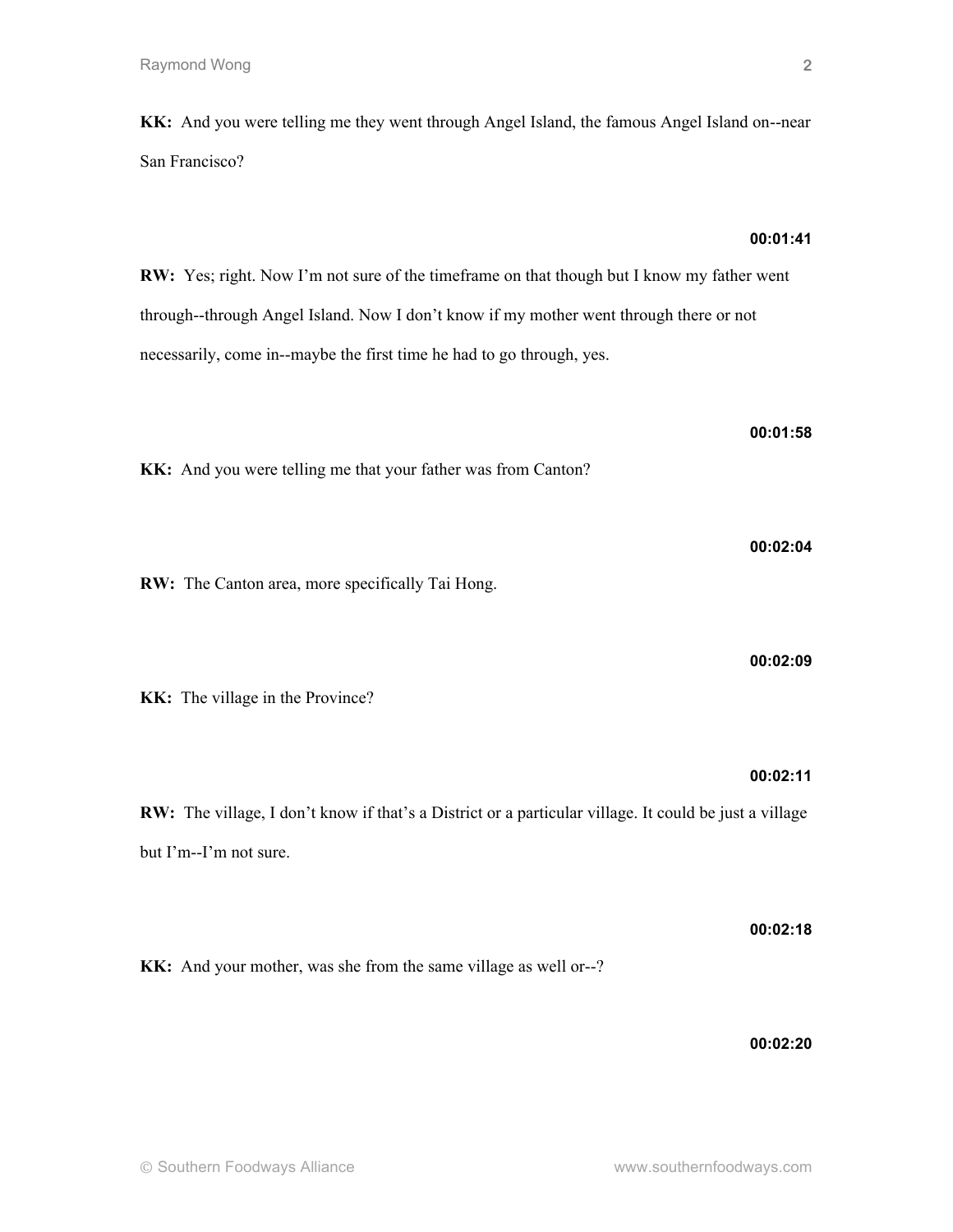**RW:** Not the same village but surrounding villages, somewhere pretty close 'cause they pretty much had to walk everywhere you know. So a mile away is probably pretty far but there was several--I know there's several villages in the area that I knew of. One was a Pang village, we had--we were the Wong village and--and the other one is a Lum village. My mother is a Lum, okay.

# **00:02:46**

**KK:** So during the years, so when they first opened the grocery store in Greenville do you know what the name of the grocery store was?

## **00:02:52**

**RW:** I really don't know. I think it was like Cash Market or something like that but I'm not sure. They--that opened--that was only there for two--two--a couple of years; it was on Nelson Street in Greenville.

# **00:03:10**

**KK:** And then when they moved to Drew did you say they opened up another grocery store there or worked in another grocery store?

## **00:03:19**

**RW:** No; they were working at my aunt's place and that's--all I know is a Pang Market I believe. And then they came back. I think my--my aunt's husband got sick and so they moved back to help--that kind of thing and then they came back to Greenville.

## **00:03:37**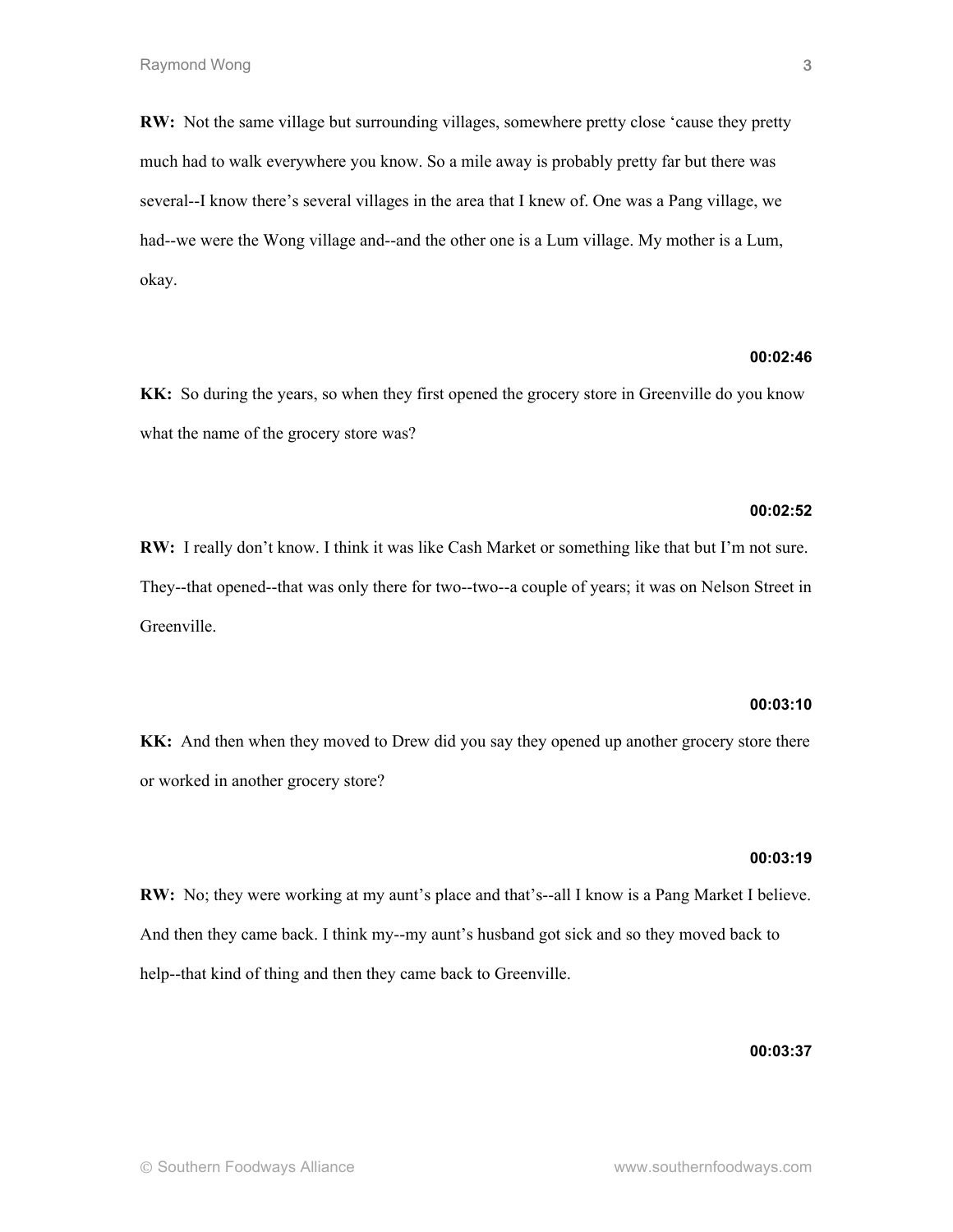**KK:** And so do you remember the name of the store in which you grew up in? I guess that's the second time around.

**00:03:41 RW:** That was--well that is Wong's Food Store, yeah. **[***Laughs***] 00:03:46 KK:** And where was Wong's Food Store located? **00:03:48 RW:** In 19--19--wait, 925 St. Charles here in Greenville, Mississippi, uh-hm.

**KK:** And can you sort of describe a bit about the store, what they sold?

## **00:04:04**

**00:03:56**

**RW:** It's--I guess it would be called a very basic store 'cause we--we grew up in the grocery store and a lot of our friends had grocery stores, too. And ours was I guess not a big store but a moderately-sized store. I--I'm--I'm guessing at least three shelves--free-standing shelves around the walls and it seems like it was bigger than that but I'm not really sure. We had our own of course meat market and then we had our counter, that--that kind of thing. It was in a predominantly black neighborhood or African American neighbor--neighborhood. But my father was real--got along really well with the clientele and the people that he associated with other than Chinese and that's what I guess his success was, because I know that we had--he had some people that would come into the grocery store from clear across town and that's not as--that's not as--. In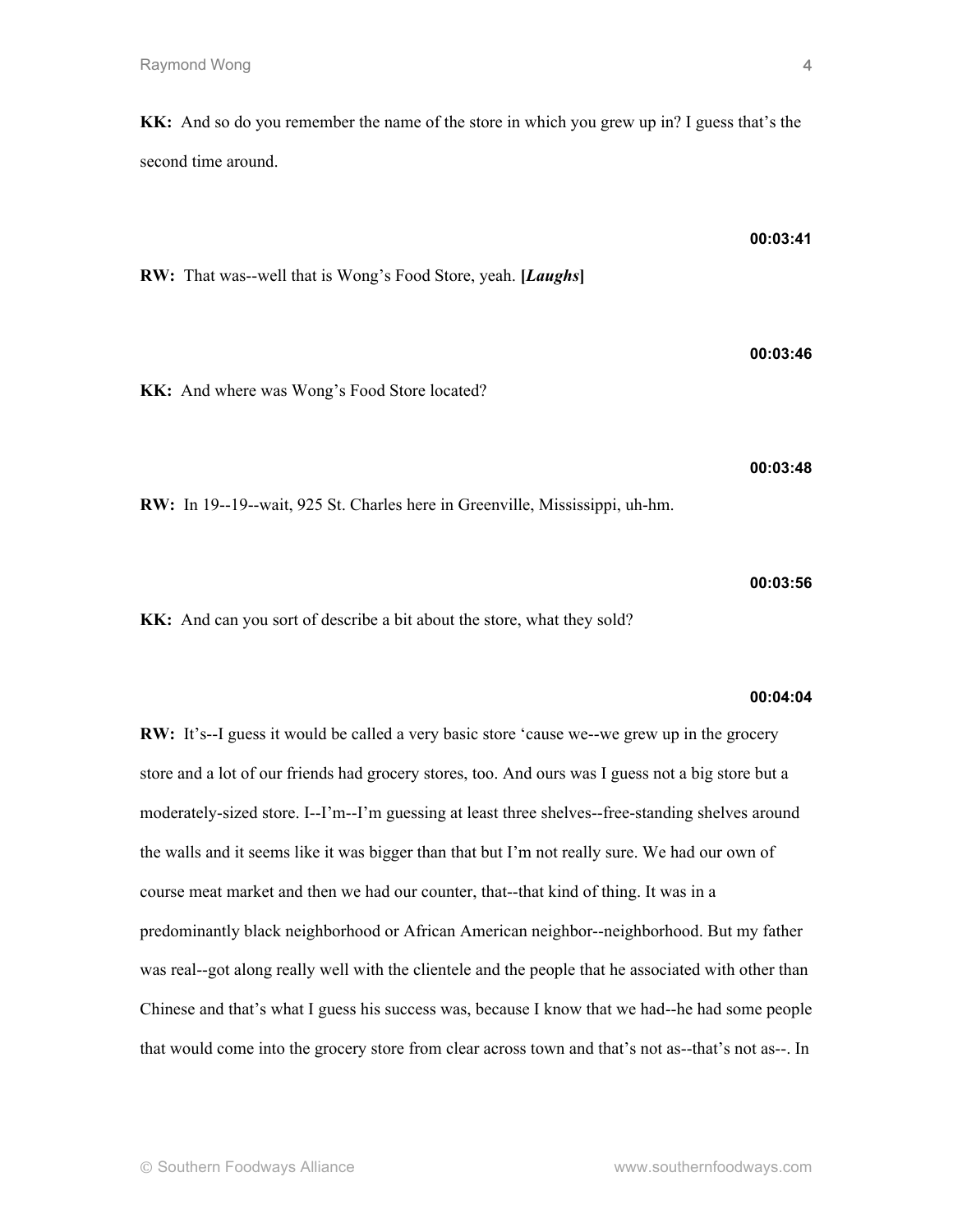those days that was--that was pretty tough to do because you don't have the transportation we have today.

# **00:05:23**

**KK:** And so you said that they had a meat market. Did your father do the butchering there as well?

# **00:05:34**

**RW:** Mother and father, they always worked, you know pretty much together. And we also hired someone to help as--as well, so normally had another person that would come in to help after school or--or maybe part-time.

# **00:05:52**

**KK:** And how do you think your--your parents learned the ins and outs of the grocery store business? Did they--I guess you said you had an aunt that also had a grocery store?

## **00:06:01**

**RW:** Yes; so I imagine they probably learned by pretty much rote, you know just watch other people do it and things like that. And of course, being an Asian they pretty good--had pretty good fundamental as far as math and things like that. So basically when you're in another country most of the time you can at least count and if you have some communication skills I mean that's very helpful.

# **00:06:31**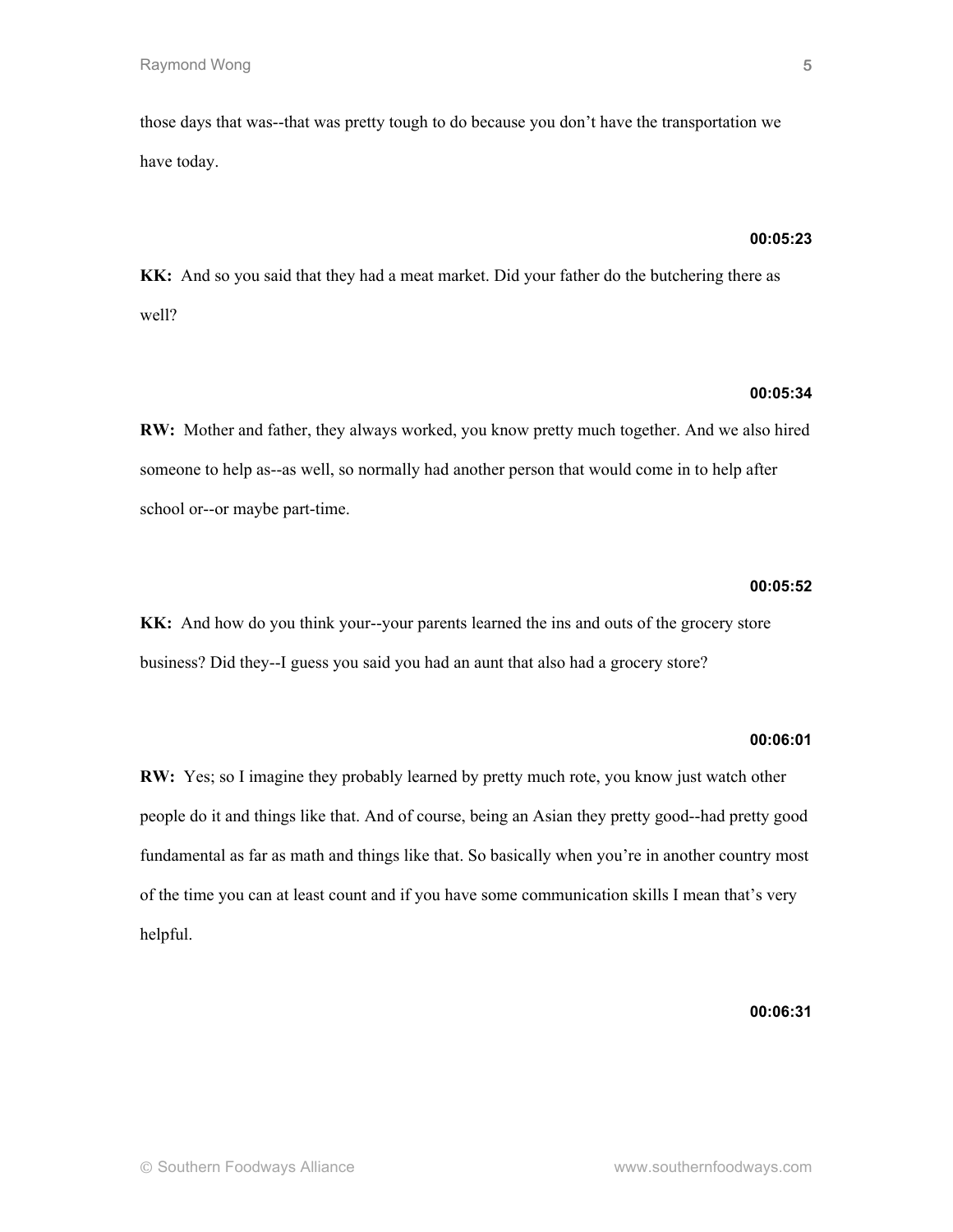**KK:** And because the reason why I asked was because you know something like butchering and you know it takes practice and it's a skill and so I'm wondering how your father you know got to acquire those skills and you know maybe it was mentoring you had said?

## **00:06:46**

**RW:** That's--that's what I would think, watching somebody else do it and just--just learning. If you have--pretty much if you have a desire to learn you can--you can pretty much learn a lot of things, you know. I mean that's the key to--the desire to learn and watch other people and then it- -it makes it a little bit easier and asking a lot of questions. My father was always very you know- asked a lot of questions and things like that.

# **00:07:13**

**KK:** Well I guess that sort of answers my next question was how did your parents sort of know what to stock in the grocery store? And you said he asked a lot of questions and--.

## **00:07:22**

**RW:** I would think--I think that would be the--the question, I mean most--most of the things. I also remember my mother when that--there was a program on TV. Now back then you know they didn't have a whole lot of TV that--that would air at about 6:00 in the morning. And I remember that she would--it was a 30-minute program I believe but it taught English, ABCs. And I remember she would get up every morning to try to learn her ABCs, so when she became naturalized you know she--it helped a lot, you know already knowing the language and things like that. And so I remember just--we had a--a reel-to-reel recorder and she would help practice on things as well.

## **00:08:09**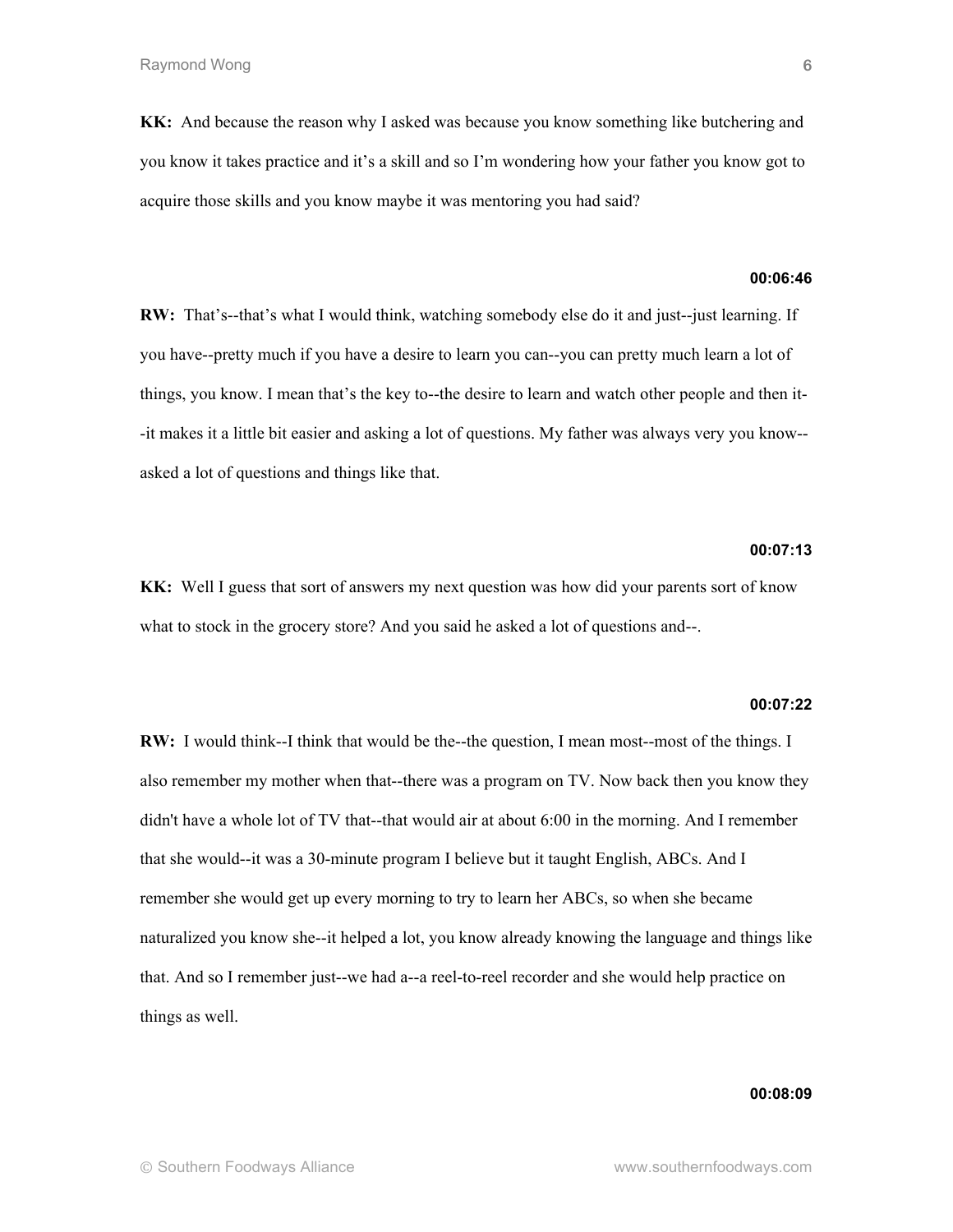**KK:** Now you said you grew up in the back of a grocery store.

## **00:08:13**

**RW:** Uh-hm.

**00:08:13**

**KK:** So did you have the store in the front and the house in the back?

# **00:08:16**

**RW:** Pretty much; yeah it was, yeah. Yeah; looking back we had--I remember when we didn't even have any air-conditioning back then but everybody had fans and things like that and you're right. That's the way I remember all that. And but it was just you know you just do what you do and happy where you are. I never--I never thought one way or another about it; I thought that's the way everybody grew up **[***Laughs***]** pretty much.

# **00:08:51**

**KK:** So did you have any sort of non-Chinese friends come over to play at your store because that was--because when I was talking to Mrs. Quon she said that you know back when she grew up in the back of the store, she would only basically have Chinese--her Chinese friends come, because you know they grew up in the back. They had a house--

## **00:09:12**

**RW:** Right, right; in fact we were--we were good friends of the--well called the Min Sang Seu(s) so we knew them real well. We would go visit them. Now as far as socially, yeah; pretty much. I couldn't--as far as back then yeah; we pretty much just hung around with the Chinese pretty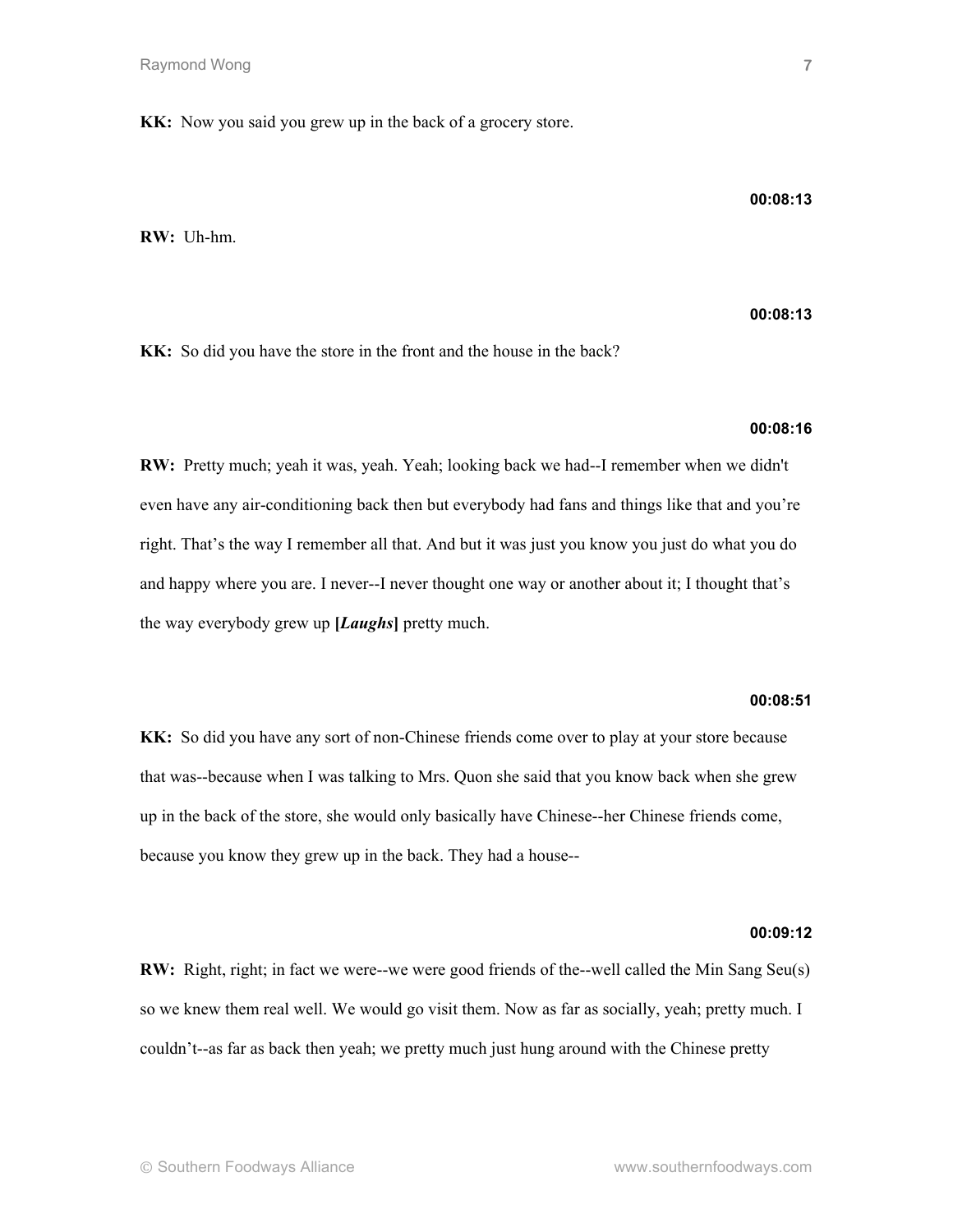much. Now I had some African American friends but that was sort of separate 'cause I also went to the Caucasian school, see.

## **00:09:52**

**KK:** Uh-hm; so I guess you were telling me that you didn't really think twice about you know having the store in the front and the house in the back?

# **00:10:03**

**RW:** No; of course not, because we felt like--. Now I knew that some people had a house, too, and eventually after so many years we did finally get--we finally got--built a house in the back of the store. I mean that was separate; so we had the store and a house. We thought that was pretty neat. **[***Laughs***]**

# **00:10:22**

**KK:** Well so going back to the you know to those days when you were growing up in--you know growing up in the grocery store, how--could you sort of describe some of the things that your mother would--would cook in the back?

#### **00:10:35**

**RW:** Yeah; I mean my--pretty much my mother did the cooking and but they all--everybody worked in the grocery store. And I just know that when we were able to start counting we worked--worked in the front or we helped go to the front and watch other people and make sure that they're--no pilferage I guess is the best way to say it. And so yeah; I just pretty much grew up in the grocery store. We just--that's just part of what we did, you know--not that we loved it. You know growing up you always have--you--things you have--already know--know about you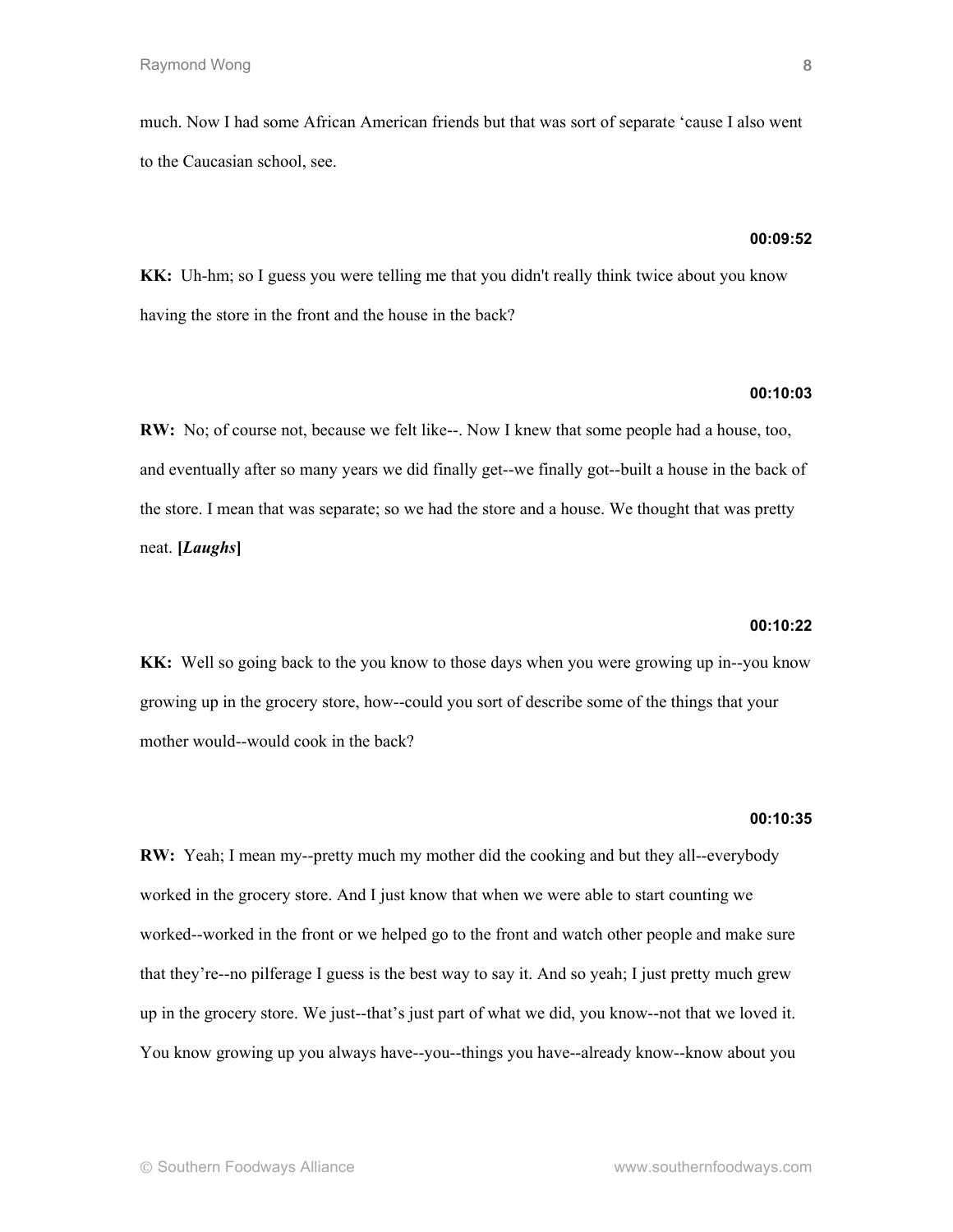just go--you just know you have to do it. And we also knew that we didn't have other things like going to play baseball and things like that. No, we always had to go work in the grocery store.

## **00:11:26**

But we also understood that, too, and I think that--in hindsight that was a--a good way to grow up.

## **00:11:35**

**KK:** So I guess in the back you know could you sort of--do you remember what the kitchen looked like in the back?

# **00:11:45**

**RW:** Sure; well just basically it's the walls were paper. I remember that; they had paper with a wood-grain looking look. So in other words, our walls were covered. And one you could--you just walked there and then you'd have like a little--I guess you would call it a living room or a den or whatever you want to call it but that's right next to--to the kitchen. And --and that would face another side and then right next door to there is the--the bathroom. The bathroom and I remember we had to step up to that and then that was our living quarters right on the side and there were two living quarters.

## **00:12:32**

**KK:** Did your--in the kitchen, the one sort of common thing that I see throughout all these sort of Chinese American grocery stores is a wok. Do you remember your parents having a wok back there?

## **00:12:46**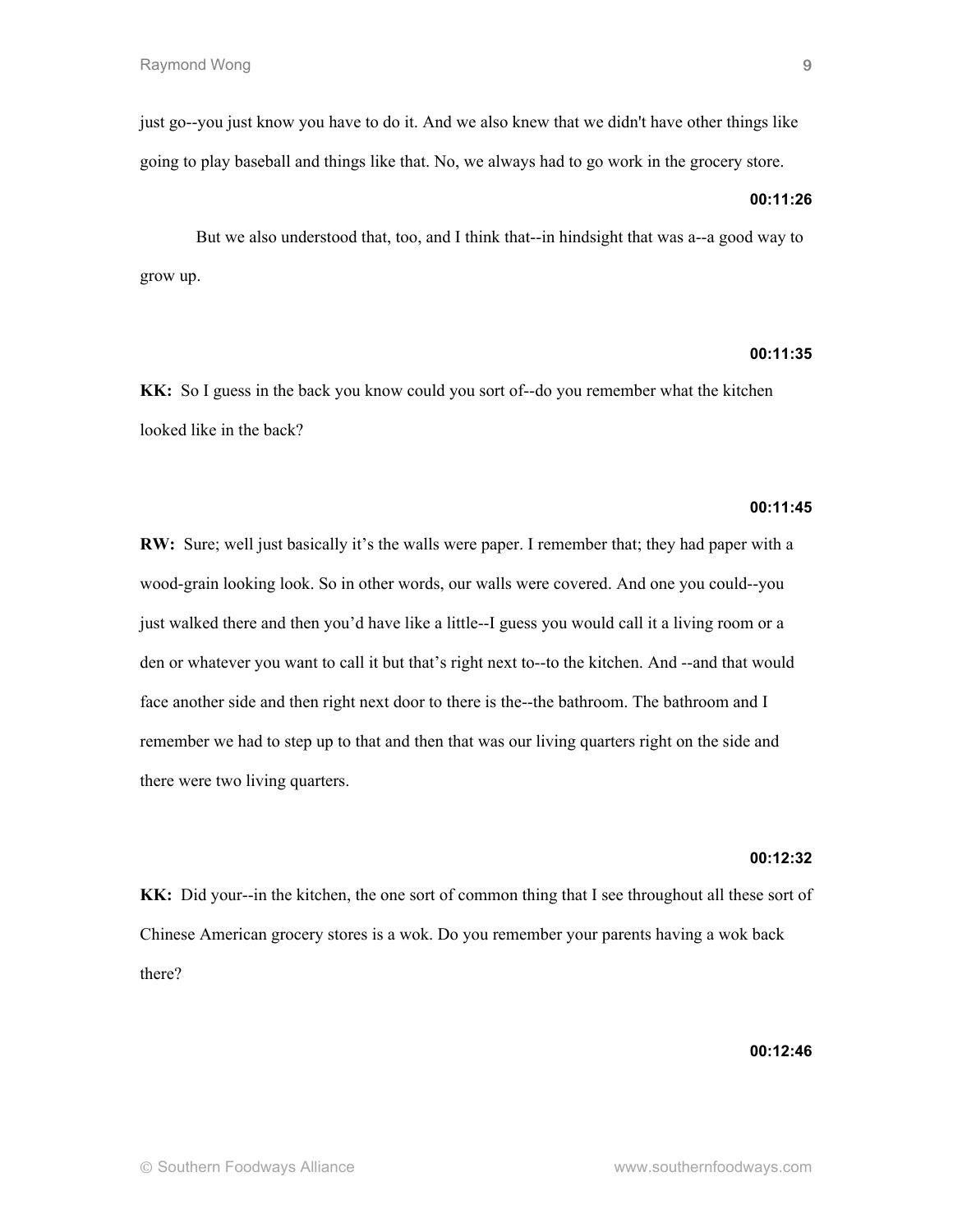**RW:** I don't remember believe it or not if we had a wok because I remember my mother always cooking with basic skillets and then things like that. I think a wok was kind of fancy for us **[***Laughs***]** you know because you have to have a contraption to be able to cook off of that wok; you know a more wider area and things like that. We--we didn't have that much luxury but we didn't know what was a luxury. We just knew--all we knew was it was time to eat **[***Laughs***]**. And we didn't have really what I call choices; whatever my parents or my mother made for us that's what we ate. And you know some days we'd have special things like hamburgers you know but of course all those things--it was right in the grocery store. I didn't have my first hamburger until I was probably in the--maybe fifth or sixth grade. You know somebody said do you want a hamburger? I said hey; that would be kind of neat. And then--then after I got one my--my father would say now, why you have that for? We can--we have it in the--in the--in--in the grocery store, but of course it was neat to have somebody else cook it and stuff like that, you know--some more traditional things for everybody else.

**00:14:03**

**KK:** So growing up did your mother cook strictly Chinese food or both--both Chinese and American food?

#### **00:14:10**

**RW:** Yes; in fact for me I didn't have a distinction growing up because to--to me it was still food. I mean you--we were taught when we cook, you eat the food pretty much you know. Of course my parents would try to--mother try to--would cook things that we liked of course, you know. But--but I remember some days we had like--fried chicken was a special day. You know that kind of stuff, or to have hamburgers was kind of neat. That's really different you know; so but again I didn't know--. I don't think I even knew there was a distinction until I was--that same age time about fifth grade or something like that.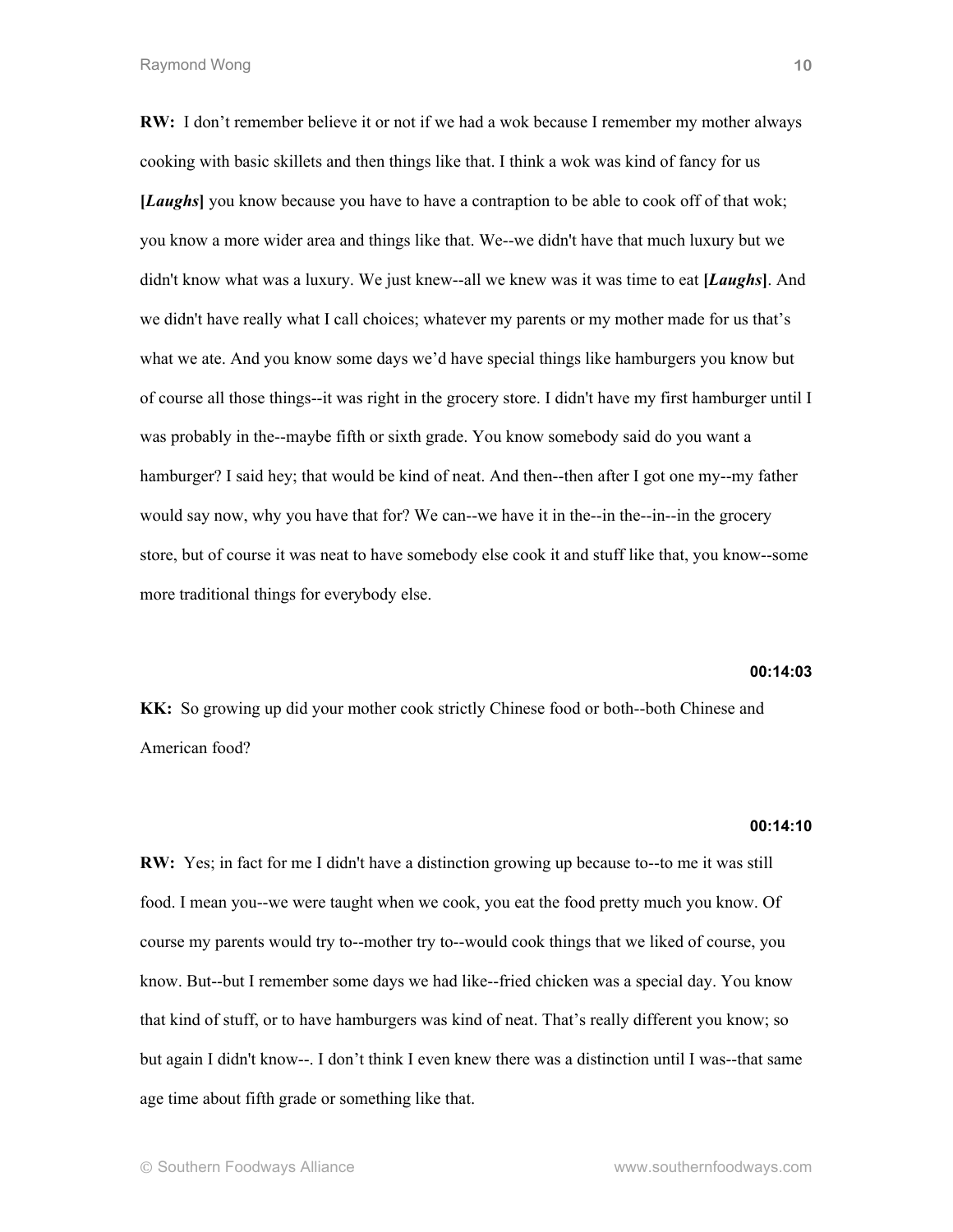#### **00:14:49**

I remember one of the things that we--that I've always enjoyed eating of course is chicken. We had a chicken coop in the back behind--behind our store, too. And of course you would have to--mother would have to skin the chicken or you know prepare it and everything but it was very fresh. And most times my mother would prepare it with--with just what's it called? It's called bak jamgai but basically what it was is just--oh steamed chicken. But I didn't realize that most the Caucasian people and the African Americans only had fried chicken. I knew--had no idea about that and I was--and I mentioned it to somebody and said man, that—bak jamgai is really good. That's what I like; you mean what kind of chicken is that--steamed? They had no idea it was such--such a thing at that time.

## **00:15:50**

I remember that was the first--my realization, maybe we're eating--we're eating different food **[***Laughs***]** you know. Of course you go to a cafeteria and things like that but you just--you really--I didn't really pay attention growing up at that point you know like the big distinction that we had.

# **00:16:10**

**KK:** And--and how old--how old were you?

## **00:16:13**

**RW:** At that time that realization I'm guessing was around the fifth grade or something like that. I remember I was pretty much you know I mean I just remember knowing--I could have been in the fourth grade; I'm not exactly sure at that time. And then as--as you get older it's when you start having more--at that time everybody just mingles, I mean all people or--and then as you get older then you start having your--I guess your prejudices and your--your other types of things that are--identification things like that.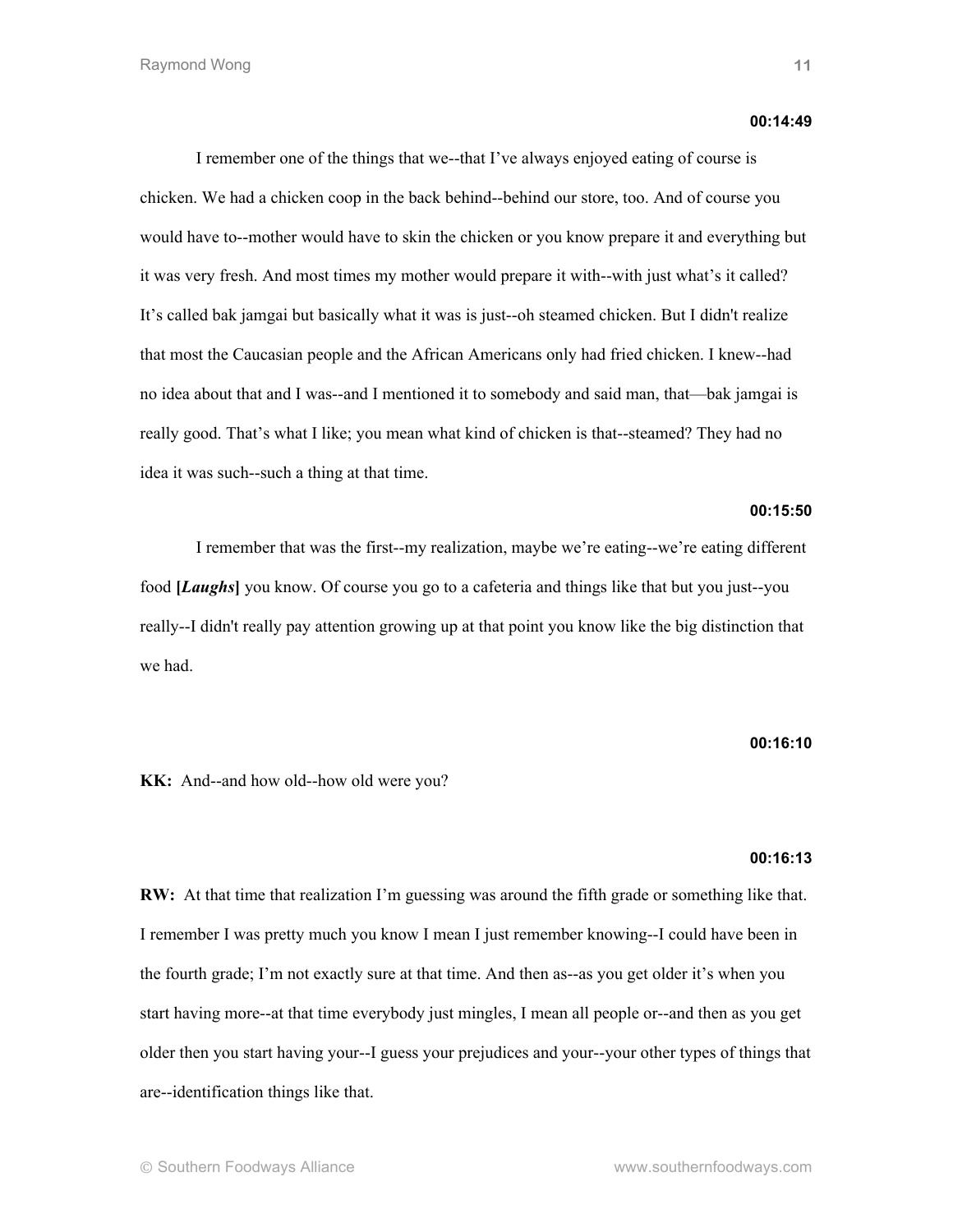## **00:16:56**

**KK:** So I guess do you remember other than the steamed chicken any other Chinese dishes that you--that you liked or that you saw your mother preparing?

# **00:17:07**

**RW:** Well there was several things but believe it or not at that time we--I was--we were not in the restaurant business. And we didn't have different--certain names, things like egg foo young had no clue what and egg foo young was until somebody showed me. And I said well we eat that- -that all the time you know. **[***Laughs***]** So there was some different items that--that we--we had but I didn't--like I said I didn't have a distinction. I never knew exactly what the name was like shrimp and lobster sauce, so I've always liked that but I didn't know what it was called, you know until they said well this is what it's called. I said oh; all I knew it was--for me it was just a dish, food and you know that kind of stuff.

# **00:17:51**

**KK:** So you mentioned you--that your parents raised chickens in the back. Did they also raise vegetables?

## **00:17:57**

**RW:** Yeah; my mother had a garden and things like that. In fact, I do have some footage of a lot of that kind of stuff that I have. The chicken coop, the garden; we had a big garden. A lot of times if you--you--that's where you raised all your bok choy and things like that. And--and--and within our group of people a lot of people would come into share or you know say hey you know--. A lot of times when--when the people--people, the Asians got together they always had something to bring. You know and a lot of times when the garden was good and plentiful they would--they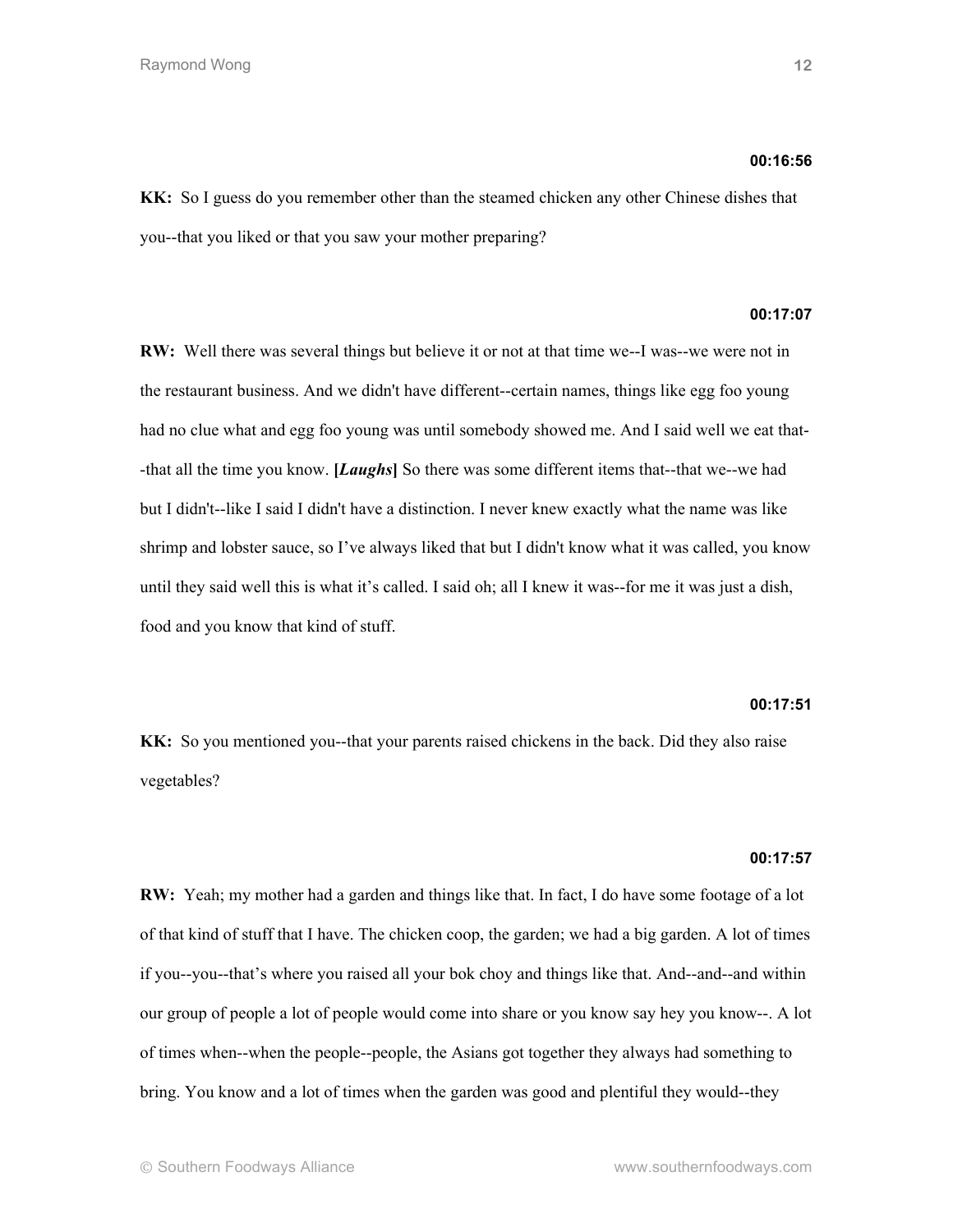would have you know foo qua , which is bitter melon. Have you ever heard of dong gua? It's another big melon. I mean this is a big old melon.

**KK:** I think I've seen it in Chinese supermarkets.

**RW:** Yeah; yeah, yeah, and beans, some kind of--it's not snap beans but it's--looks stringy anyway. I didn't know some of the names of those either. **[***Laughs***]** My mother did all that kind of stuff, so--.

So that's where some of the--the vegetation came from of course you know.

**KK:** And do you know how she got the seeds for that? Did she order it?

**00:19:20**

**RW:** Now that I don't really know but I know she prepared and so I assume if you didn't have it at first you either ordered it or of course there's a network of people that you know they would share and things like that.

#### **00:19:35**

**KK:** So I guess, so you--you know so your parents or your mother raised vegetables now. Do you--do you know how she got ingredients, other sort of specialty ingredients from--? Did she, because I know there are a lot of people who would get together and order things in bulk; I'm wondering if your--if you remember any of that?

## **00:18:56**

# **00:18:56**

**00:19:12**

**00:19:17**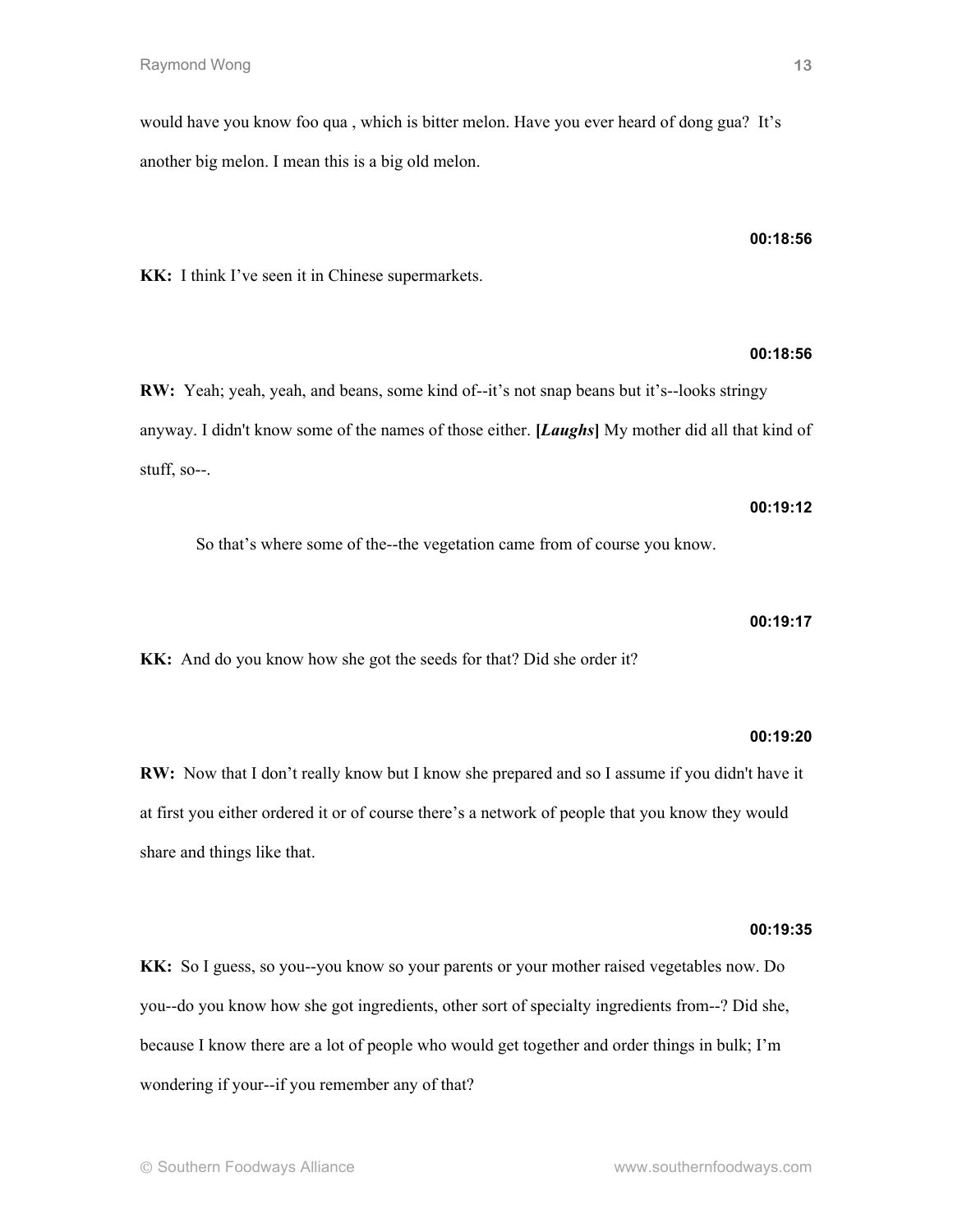## **00:19:56**

**RW:** I really don't remember that but I know again until later that I realized some of our spices were a little different than the--the American spices and--and like the bean cake and things like that. But as far as--all I did was eat. **[***Laughs***]** I didn't really know where anything--anything came from actually.

# **00:20:21**

**KK:** And do you know if your mother wrote down any of the recipes or did you see any written recipes that she had or is it all--was it all in her head?

## **00:20:27**

**RW:** Pretty much because if I had it, it would be in Chinese anyway, so it's no way I could have read it. **[***Laughs***]** So you know--

## **00:20:36**

**KK:** Well you also mentioned that your--that your mother on occasion would--would cook American food as well. How do you think, do you know how she learned how to cook American food?

## **00:20:45**

**RW:** That I really don't know. Like I said, all she did was prepare it and we sat down and ate it. It was neat to have fried chicken sometimes or hamburgers and--and on occasion we had French fries. That was kind of neat. **[***Laughs***]** But that was--that was not that often, you know. And she did fried fish; I remember that and--and those kinds of issues--I mean dishes.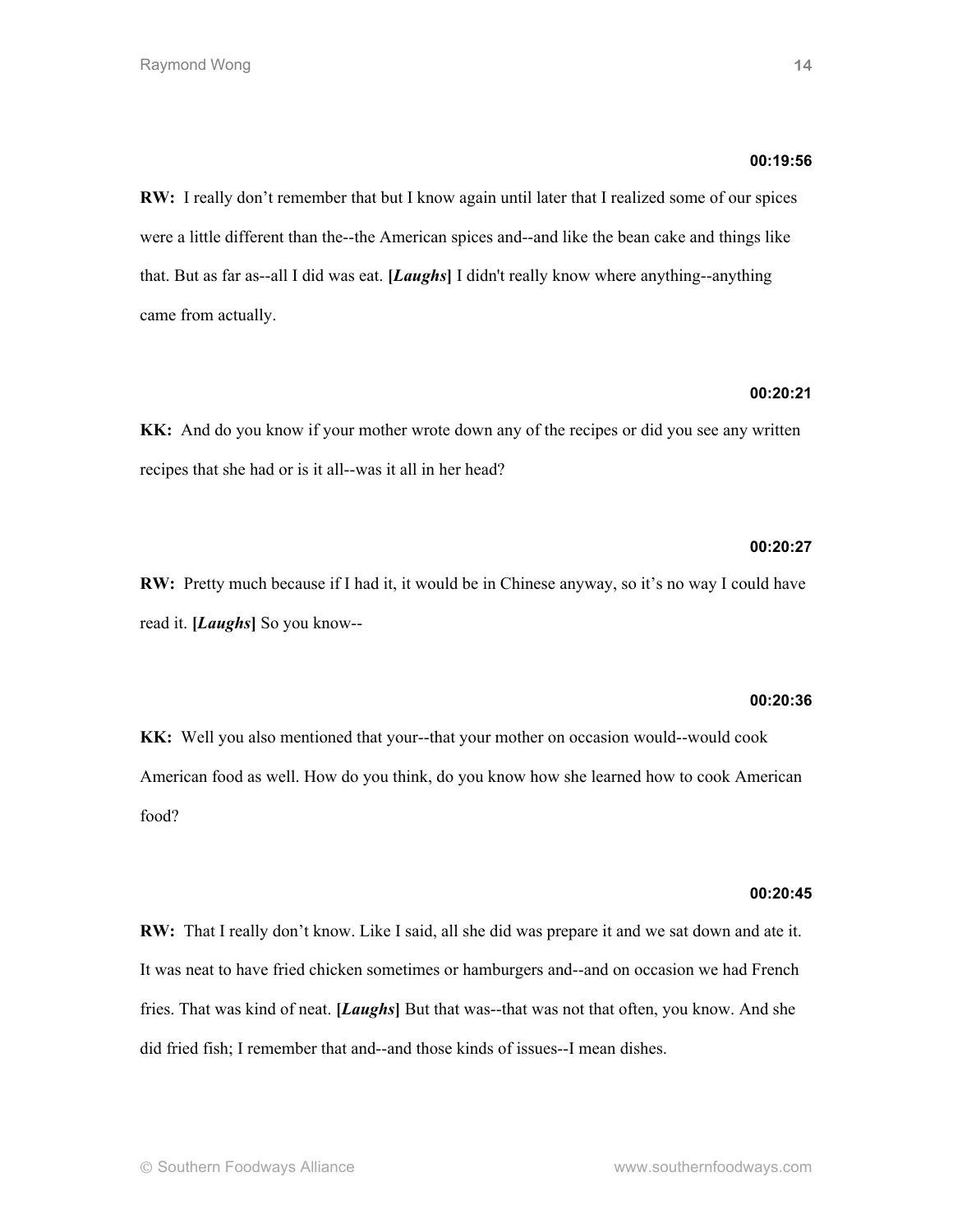**KK:** But she did make an effort to try to learn how to cook American food?

# **00:21:12**

**RW:** Yeah because--I guess because the--she would--she would do a lot of things that--that pleased us I'm sure. Again in growing up you don't think about that, but as--as you look back she--well she didn't mind experimenting. My father was the same way. We would experiment. But remember, my father also was a cook; that's what it was. He was a cook in the Army, so I'm sure that--that taught him somewhat and he probably just old my mother how to do this or that.

# **00:21:40**

**KK:** That's interesting.

## **00:21:43**

**RW:** So you know when you start thinking back I remember that part of it that he was a cook,  $SO--$ .

# **00:21:48**

**KK:** So--so growing up when did you--sorry; actually so growing up you mentioned there were other Chinese families. Could you sort of talk a bit about the Chinese community back when you were growing up here in Greenville?

## **00:22:10**

**RW:** Well yes; there were several--well quite a few Chinese families around. I mean every- every major street probably had a couple of stores--stores and things like that. Of course we had Wong's Food Store, Min Sang, there was a Pang Food Store, there was another Pang group.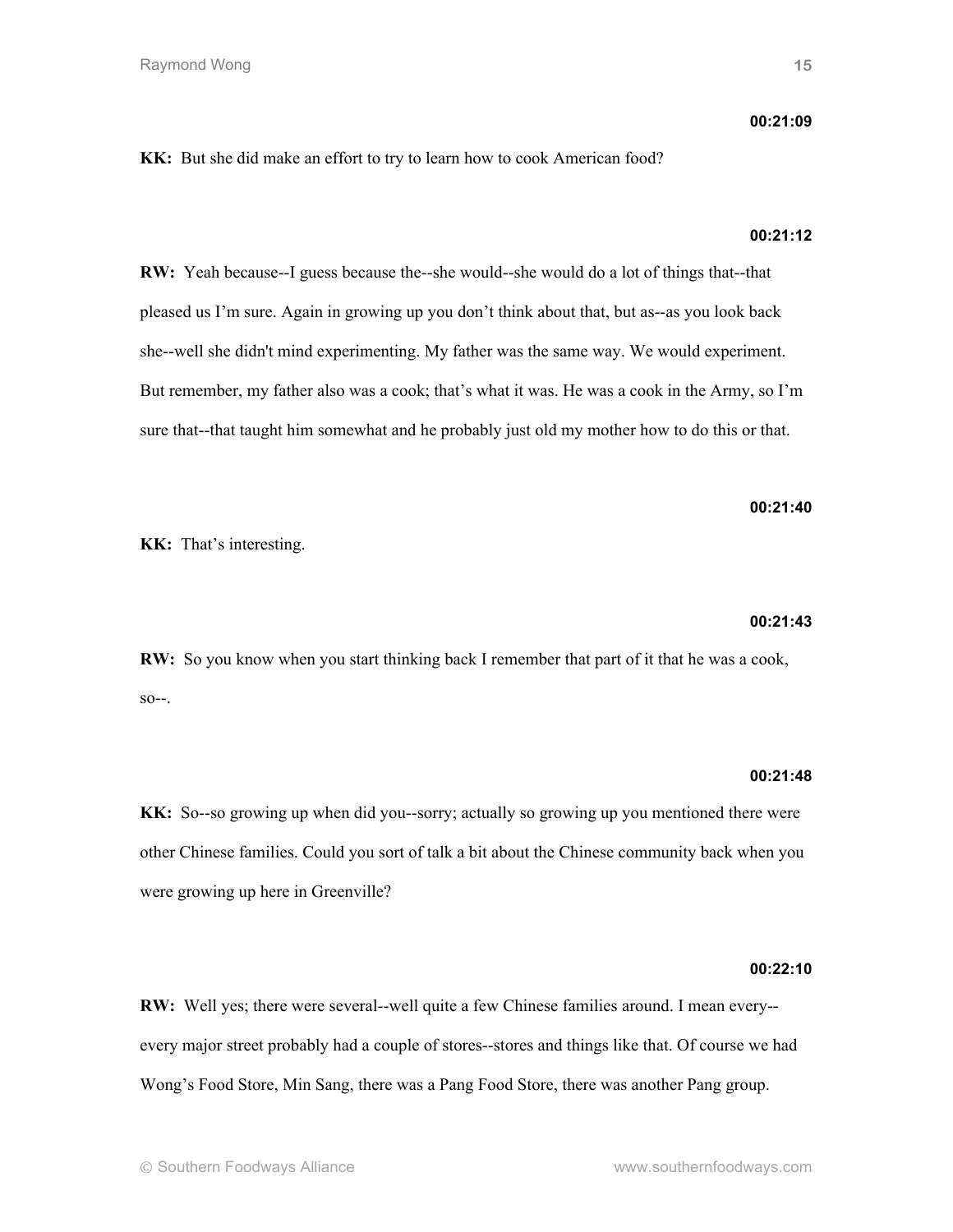Actually there's two more that I can think of that were Pangs and they were different places in town. And those are the people that we got to know pretty well. And I remember we would go to Drew at--my uncle was there. We would go there at least every two weeks, I mean religiously pretty much, and sometimes it was--it was every week. And boy that was--for us that was--that was a great thing for us because they had other kids that pretty much was our age. So that was like--hey let's get together; okay, all right we're--you know.

## **00:23:08**

And--and but I know that--I remember my parents would sometimes go visit at least twice a week as soon as the--the grocery store closes. They would go out for a few hours with the kids; I remember that you know. And that was always a lot of fun **[***Laughs***]** for us because that was our only social I guess ways to go compete--communicate with other people.

## **00:23:33**

In fact I just got back from San Francisco, just a couple of days ago and one of my friends, there were Pang that grew up here and they--they left in like in the '60s but we always came--. We--we're like--almost like brothers; we were that close you know, and so that--that- you start valuing those friendships. There was another guy that I went to visit and this one is in San Francisco; another guy was from San Jose but that was just maybe four blocks away and on occasion we would go there to visit at--at night--that kind of thing, so--.

## **00:24:17**

**KK:** So do you think that you know with so many Chinese-run grocery stores in the area did your parents ever see it as competition or were they all just sort of a part of one big community?

#### **00:24:31**

**RW:** I--in--in hindsight I see it more of the--more of a community kind of thing. Now again remember that I had mentioned my father had--had customers in several other places in town that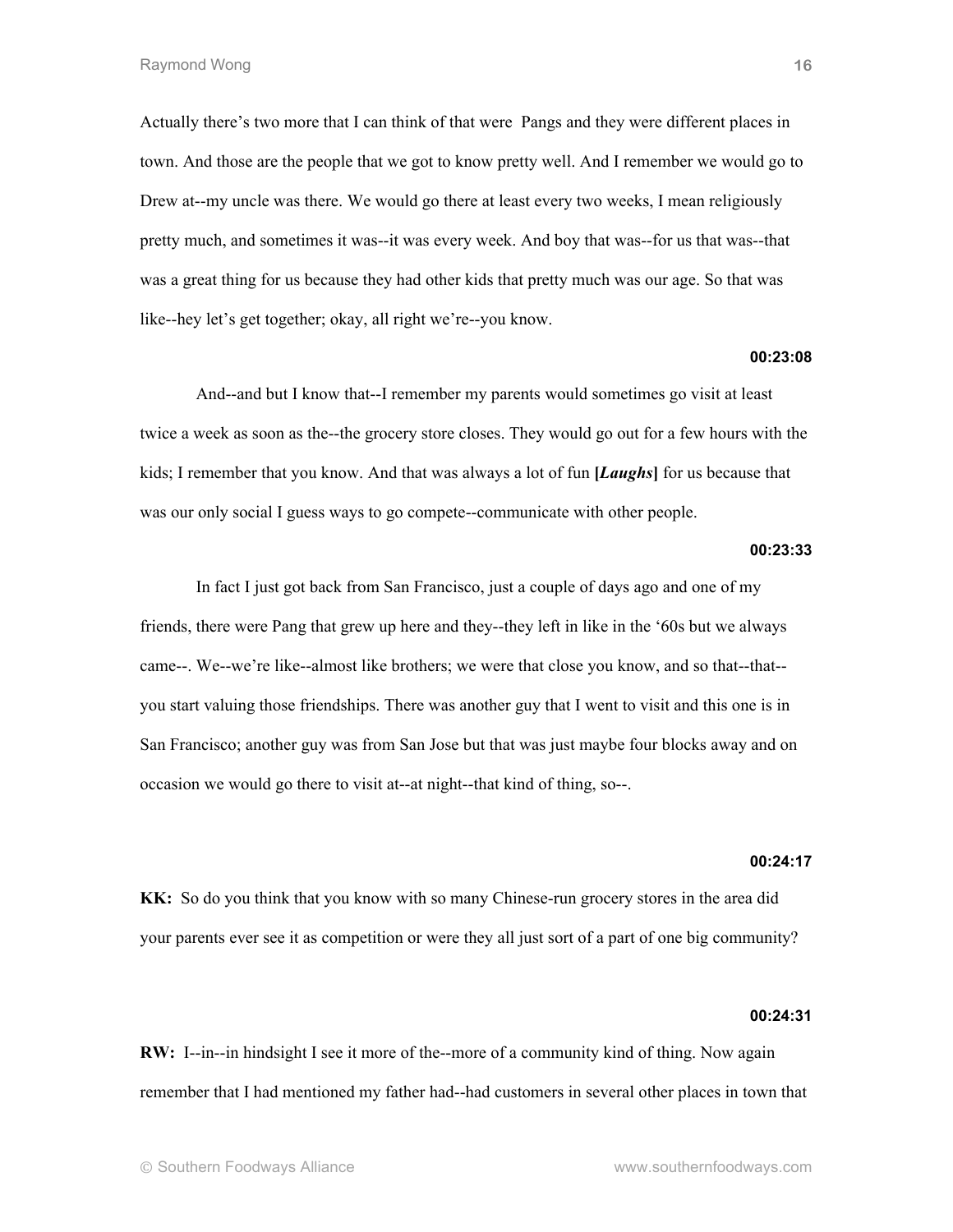to me was--it would be harder for them to come to our store, but they liked my father, so they- you were trying to trade with people you knew, you're comfortable with. Of course we did a lot of credit at that time, too--credit business. But that--that tells me a lot that you know it's more--it was more than a grocery store. It was more of a community kind of thing. And we also for pasttime my folks played Mahjong and a lot of people had Mahjong sets. And we would have--they would have marathon Mahjong games and we--I know sometimes we--in the back of a store we would have as many as four tables. That's a big--big crowd and that was pretty regularly. I mean that was like every--every week, you know every week especially on Sundays for instance you know if we didn't go out of town or if they went out of town and they'd come back early and they'll still have the Mahjong games and things--and things like that.

## **00:25:46**

And pretty--so that's pretty much how it is socially. Now we also--we were involved with the church and that was a big influence in my life, because accepting Jesus Christ and--and those- -those kinds of things. And but it was a--it was a very community kind of thing. We would have- you would have church almost every week. Well we would have it every week; you know if we didn't go out of town we would go to church. It was just--that was the way it was. You either go to Drew or you go to church **[***Laughs***]** one or the other. And we had Sunday schools and things like that. And then they had a lot of--they had a lot of functions as well because we were pretty much accepted. There was a Chinese mission that was part of the First Baptist Church and there was a man by the name of D. Y. Young that is the one that welcomed everybody there. I don't remember the politics of all that actually but I just remember going to it and that was just part of what we did. That's why I know you know Frieda and all them; we always went to church, see.

#### **00:26:55**

**KK:** And were the services in English or Cantonese or--?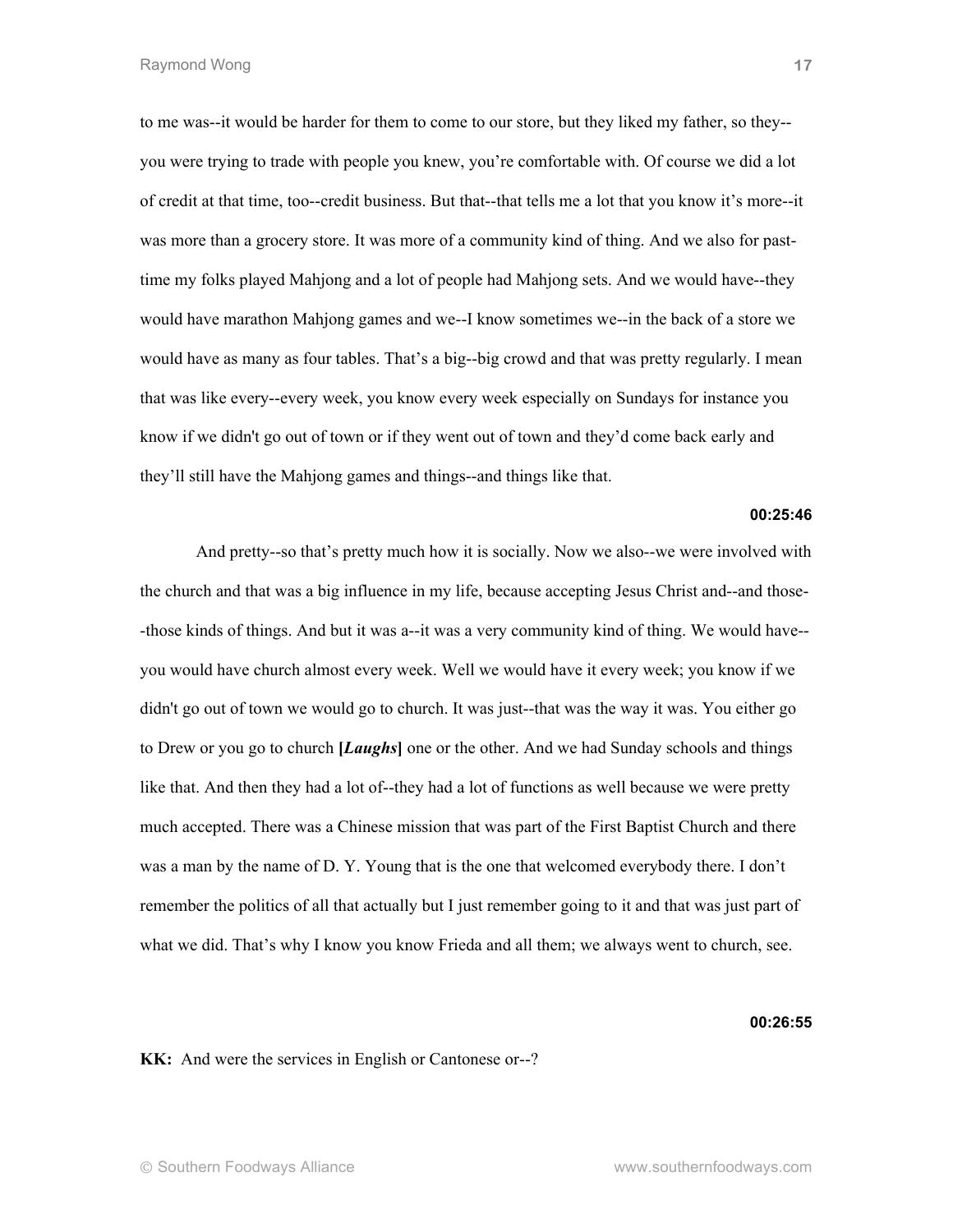## **00:26:59**

**RW:** The services predominantly were in English. So a lot of people couldn't understand it for- the older people at that time. But every year generally they would bring in a missionary or another person from California that spoke Cantonese. You know and--you know for a revival and things like that; uh-hm.

## **00:27:26**

We--now Cleveland had a Chinese minister; we never--we never had one that I remember, okay.

## **00:27:36**

**KK:** So there was Mahjong and so for the people who don't know what that is can you sort of briefly explain what Mahjong is?

## **00:27:42**

**RW:** It's sort of a--it was--it's played with tiles. But it's pretty much sort of like a gin-type--gintype game. You have--you have pairs; you know you've got your bonuses and things like that. And at--I just know if you go to China a lot of people play that. That's--but it is a tile game and it has four people; each group is four people you know, the--each side and that's it basically I guess. Any other questions on that? **[***Laughs***]** I didn't--I actually didn't--I didn't--I didn't play it very much myself you know. All I did as a kid just was stack them 'cause they were tiles. **[***Laughs***]**

## **00:28:30**

**KK:** So in addition to Mahjong can you think of any other traditions or customs that you had when you were growing up? Did your parent--did the community get together say for Chinese New Year's or for Mid-Autumn Festival or anything like that?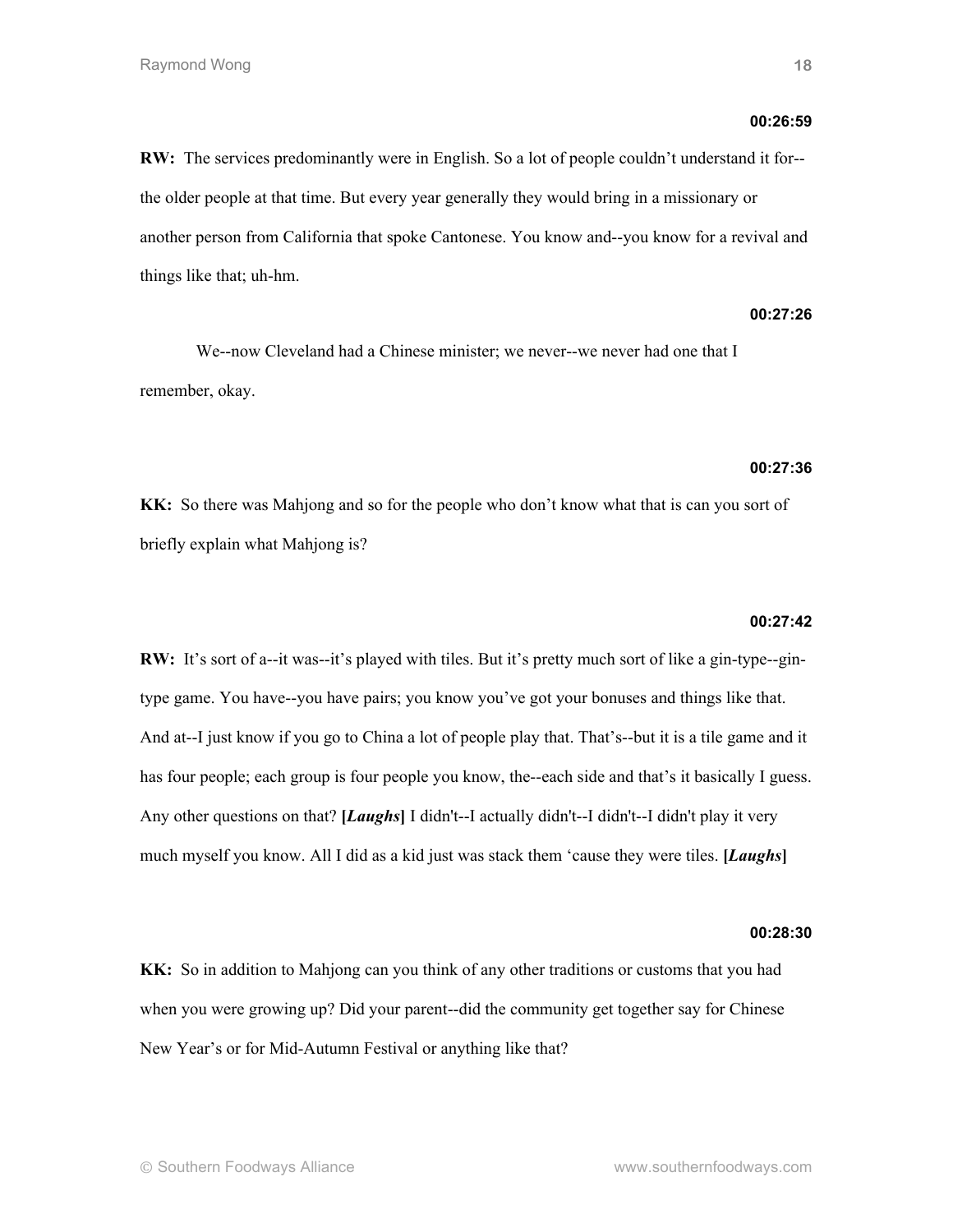# **RW:** Not really. I don't remember doing Chinese New Year's. I mean my mother would--there's some special dishes that we would prepare and they would take it to each other sometimes, during Chinese New Year's but I never knew when the Chinese New Year's was here **[***Laughs***]** until my mother prepared certain dishes you know like the ritual black-eyed peas. There's some other dishes that are Chinese dishes that are--I guess it's not black-eyed peas but it's symbolic of good life and things like that--prosperity and those--those dishes as well.

And what was other question on that?

# **00:29:21**

**00:29:20**

**KK:** Well I was wondering if you could sort of think about any other sort of customs and traditions?

## **00:29:25**

**RW:** Well no; well because of the church now we did have annual picnics, annual Christmas parties and things like that, too. So that was I guess just--that's American I guess--American. Now during Easter of course we respected our elders and we--they--one of the customs we used to do is I remember going to you know--I don't know what all of it is called but you know where you pour the whiskey on the ground but it's--it's symbolic of something. We'd bring the duck, a duck out, chicken out and--and put it on the front in that area. But I think that's more--more of a Buddhist-type ritual. And then as we become Christians we--we didn't do that after--after that. I realized, I mean I remember that; so I guess it was a mixing of cultures but I didn't know it then. **[***Laughs***]**

**00:30:29**

**00:28:44**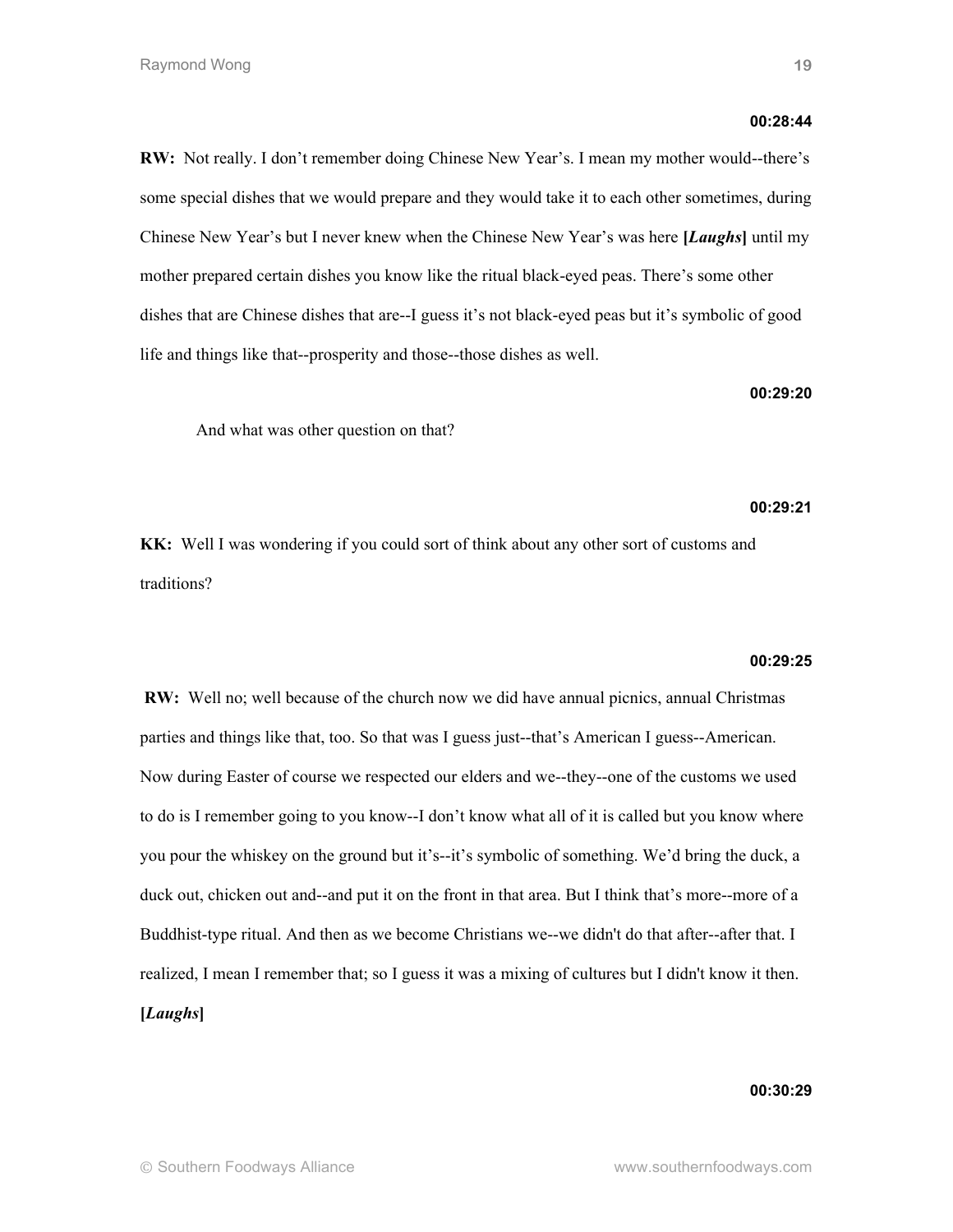**KK:** Well so that sort of mixing of culture, did you ever see that in--in the way that your mother would cook food or for--so for example, you know I think Frieda was telling me about how--how during Christmas dinner that she would--they would make a traditional Christmas dinner you know with the turkey and the dressing but there would always be one or two say Chinese dishes on the table as well? Do you remember any of the times when those two sorts of cultures mixed at--at the dinner table?

## **00:30:55**

**RW:** The only--the only one I really remember because most of the time we just had Chinese food, but we did the traditional turkey and dressing--and like I said everything was mixed together. The only--only one I remember is the one I mentioned earlier about the--the seaweed soup and things like that--that we don't normally get except during New Year's. I'm not sure of the name of it but it's a black--kind of black soup but it's good. All I can tell you it's good **[***Laughs***]**.

## **00:31:29**

**KK:** So--so growing up did your parents ever try to teach you the language? Did they ever try to teach you Cantonese or have you instructed in it?

## **00:31:39**

**RW:** Not really. Now we--now the story I've--I've heard and that I remember my parents telling me was that I grew--when I was--all I did was talk Chinese until I was five. And then when you went to school it started changing. My--my parents would talk to me in some Chinese and some English but it was all co-mingled, but you know your mind just I guess receives it and you--you don't look--. You don't go well this is Chinese, this is that; you--it's altogether. And I remember growing up like that pretty much.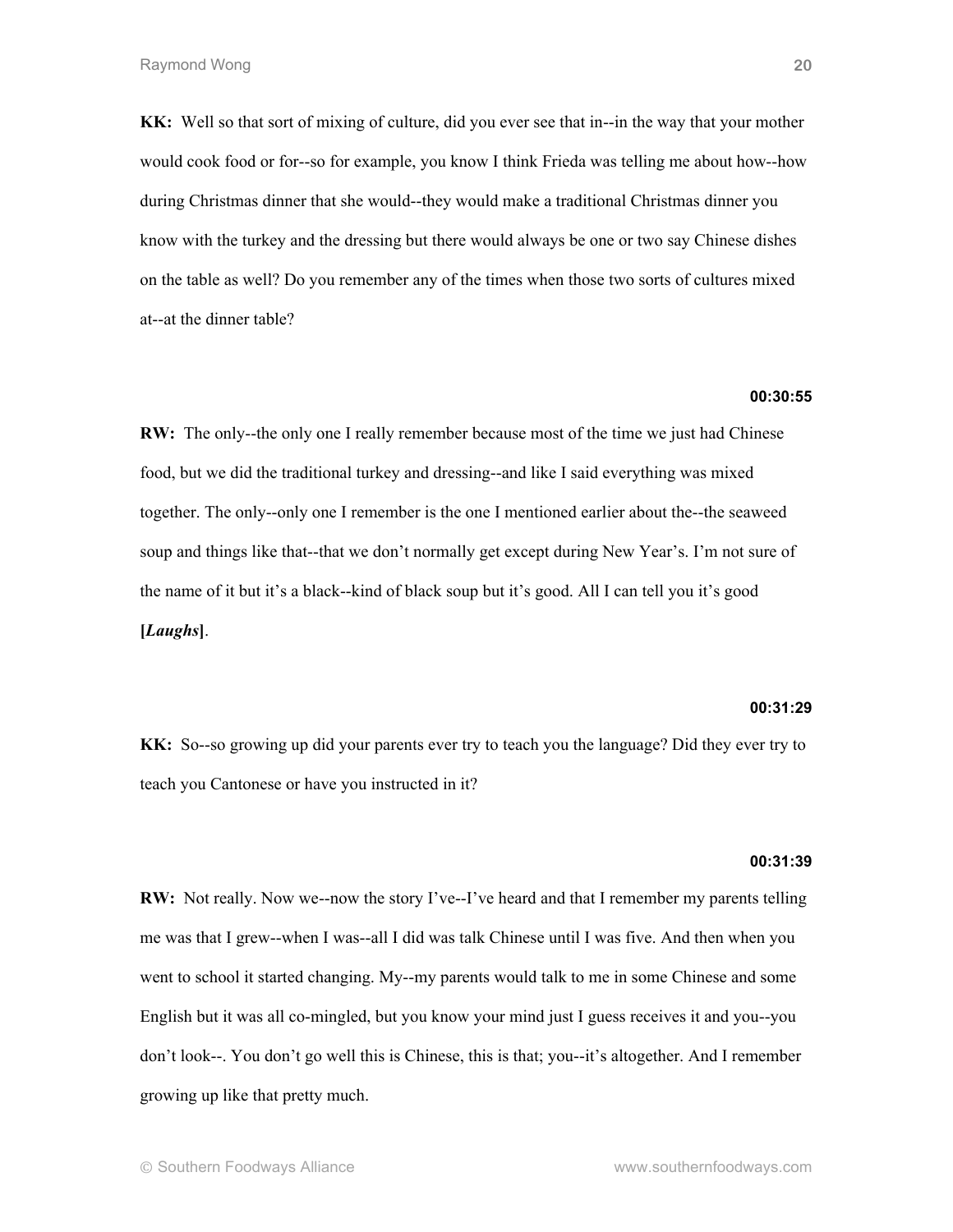## **00:32:17**

Now I did--I do speak Cantonese somewhat because my cooks at the restaurant that's all they could talk and there was some, like my grandmother, she doesn't speak English. So you have to talk to them. And so that helps some, but you know I think you also deal with identity situations especially back then when there was much more I guess separations of different you know things so you tried to adapt to where--where you are, you know.

# **00:32:55**

**KK:** So I think I'd like to talk a bit about your personal history; so you grew up here in Greenville. And you said you grew up in the grocery store until how long?

## **00:33:05**

**RW:** Yes; well we--the--the restaurant opened in 1968, so we stayed in the grocery store business until 1970 pretty much or '71--when we got out of the grocery store business. If historically at that time, there in the late '60s when the Civil Rights issues came about, and because of that things were getting more--were tougher as far as making a living in--in our area as far as safety. So because of that--you can remember James Meredith; I don't know if you remember those names but they're--they're the freedom I guess you would call them freedom fighters and people were coming in, but when some of that--those things happened I remember having a brick thrown through our--where we lived--things like that, just people acting up. I guess they were identifying with their newfound freedom which they probably didn't have--had a tough time adapting to is my thinking.

## **00:34:23**

And that's where the idea came that you know maybe it's not as safe as it used to be, so my--my--my father started thinking about another avenue because he had been in the grocery store business now almost 20 years, almost. And--and I did--and then he--another thing that's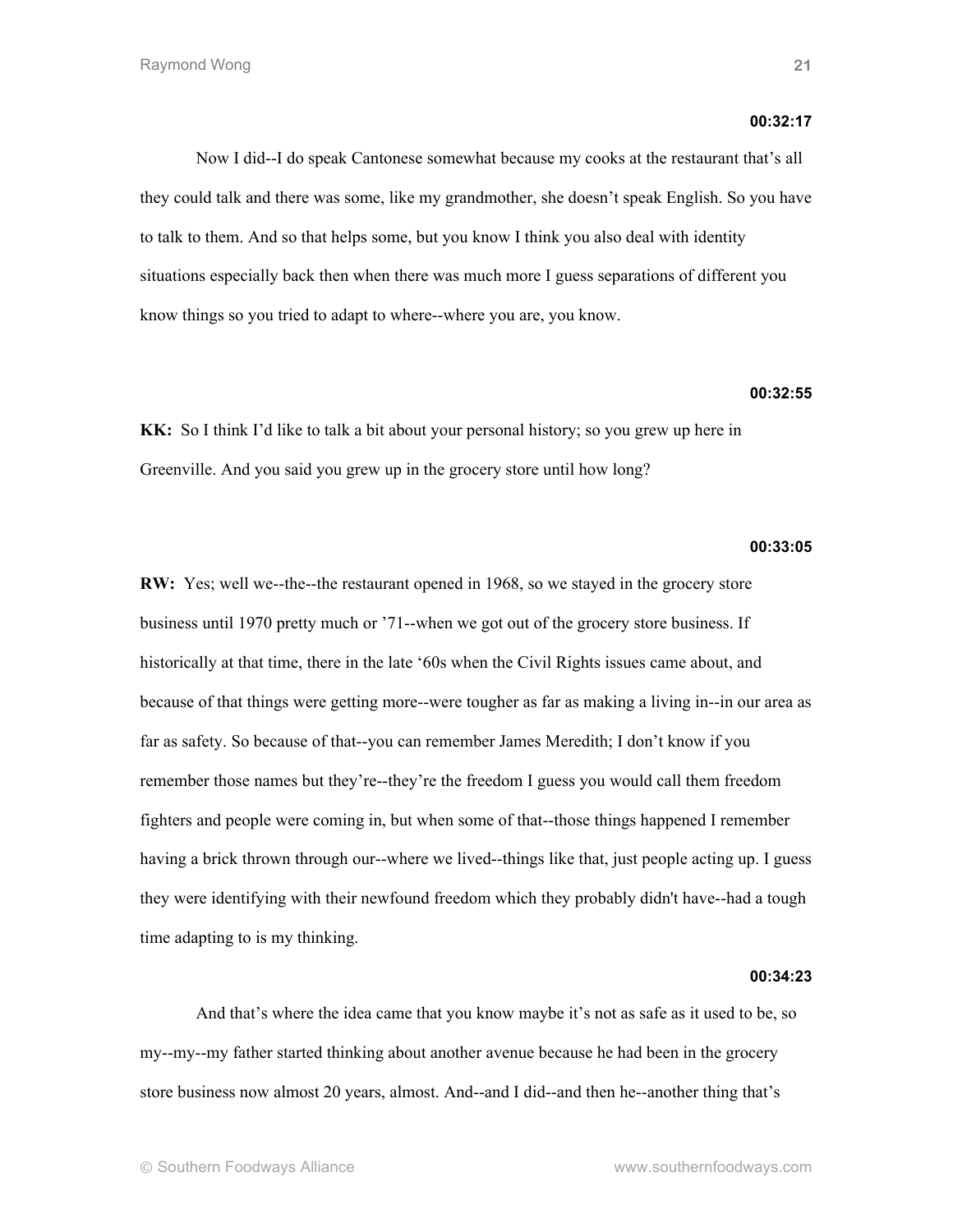easy for--for most people to do of course, open a restaurant you know. You're still dealing with retail and you're still dealing with counting, you know retail and--and so that worked. If you can count money you can run a grocery store or you can run whatever you know.

# **00:35:07**

And so he looked around and--and thought about going--living--going to Atlanta, which would have been a major move but he was ready to do something different I think because of the situation that--that he felt like we were--were--that was beginning to happen. And then some of the--the Caucasian salespeople--now, keep in mind that he got along real well with all these people and when--when they came in they were like good friends coming in every week. That was your outside contact you know; you're--you're--and they would sit down and talk and stuff like that. It wasn't just making orders. Oh here--here is Henry; hey, good to see you--that kind of stuff.

# **00:35:58**

And then one of them--several people said why don't you open it in Greenville? Well at that time there was--there was no Chinese restaurants in the State. Well, there was one and Camille knocked that out. That was a big hurricane or--or--was it a hurricane or--?

**00:36:17**

**KK:** I think it was a hurricane.

## **00:36:17**

**RW:** Yeah; and that was in the coastal area so that was a tourist area. But after that happened they didn't reopen, so there were no Chinese restaurant. You got to think about the timeframe. That was before Nixon went--went to China, so and--and most--most of the people that had come over in our group had escaped, so those are different timeframes of understanding how all that works together.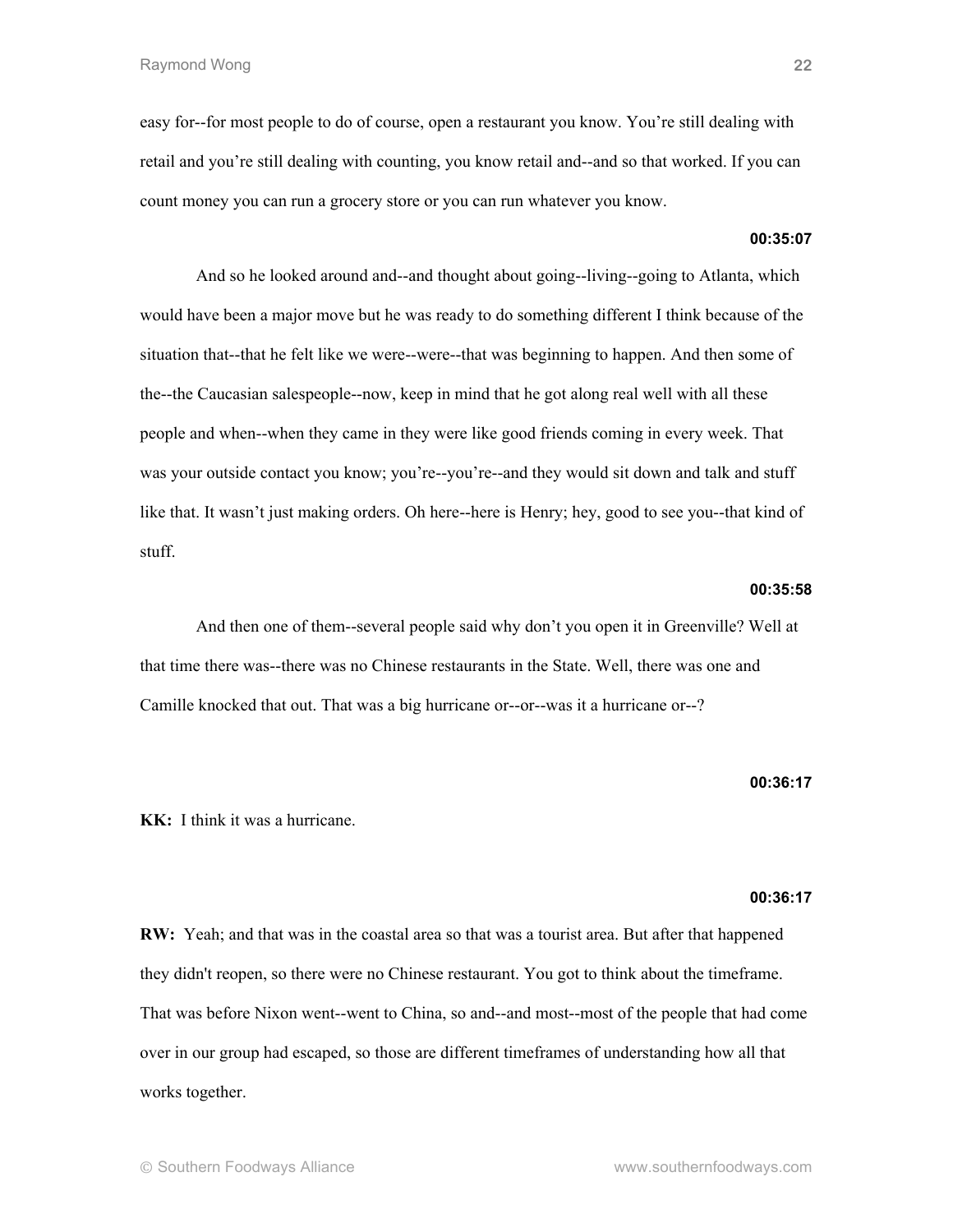#### **00:36:47**

Anyway so he said well for us it's such a big gamble because of our family and everything like that. It wasn't like oh we're doing great; we can just go you know. So that--that was a big decision, and they finally--he finally decided, he said well--why don't you open--do a Chinese restaurant here? And then everybody was saying--and people are worried about--I think some of these people are scared of Chinese food. They might think it's going to kill them or something. And then some would--would talk to him, and remember; some of these people, you know every--when people came to the store pretty much especially salesmen, everybody was welcome in the front or back and they would sometimes offer them something to eat, you know so they'd get more accustomed to the food and everything else.

## **00:37:31**

And they said well, why don't you open a restaurant here? It--we--we should--you know I think it could--it could work. So he finally decided to do that 'cause at that time there were only a few Chinese restaurants in the South. There were two in Memphis that was it; there was one in Birmingham; there was two in Atlanta I believe. Now I didn't know what they're--on the Louisiana side, I think there was one there in New Orleans. So to show you how few there were at that time.

## **00:38:06**

So by the time he finally opened though you know somebody said well you're only- you're opening a takeout; why don't you add a few tables, you know at least three tables? So eventually it kept--kept developing. So when he opened we ended up having I think nine tables. It was just pretty much an overnight success. I mean--but it was--it was--part of--a tremendous amount of it was my father--personality but more than that it was the right time. It was the right time. So and that's--that's what really you know made the difference. And now of course they're everywhere. They're a dime a dozen. In fact, now sometimes when you reflect on Asian food as far as I guess Caucasian is concerned it's more of a cheaper type of food. But some of that has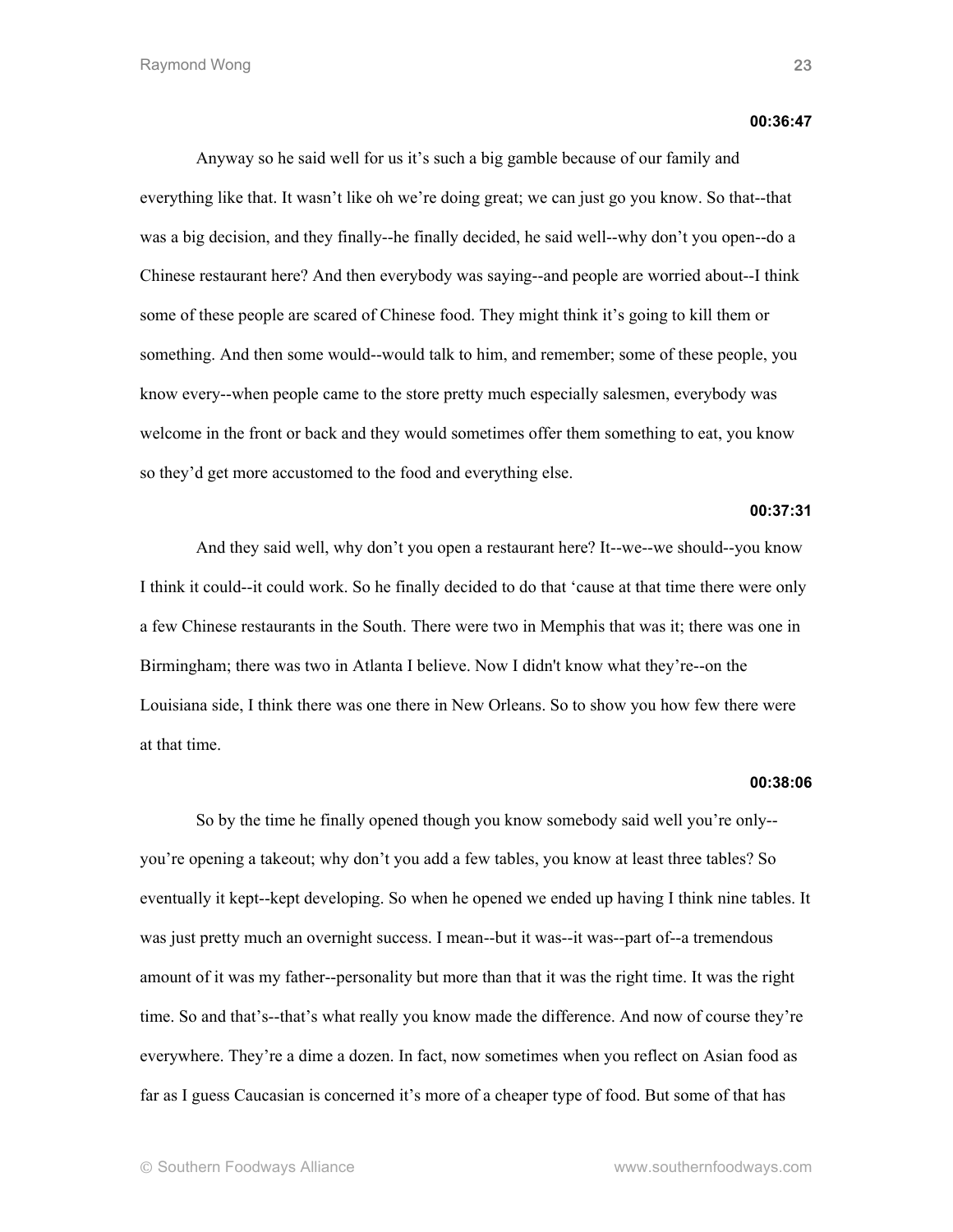not--but it's not necessarily true. The reason they--they do that now because the ones that are coming in is another group of Asians and their--their focus is low--low cost. So most of the time you're going to have just chickens and a little beef and things like that, a lot of veggies and things like that; a lot of these--what are called super buffets. So I guess you've been to some of those, okay. **[***Laughs***]**

## **00:39:30**

But you can eat a lot and--and the cost is not very much. But--but if you go--when I go places like San Francisco, other places, or even Atlanta, I normally go to a--where it's cooked and not a buffet at all and you get better dishes. Of course you're going to pay more; you know that kind of stuff.

## **00:39:52**

**24**

**KK:** So how old were you when--when your parents opened the restaurant?

#### **00:39:56**

**RW:** I was in the tenth grade, so whatever that would be, 16 maybe--15, something like that. And because I was in Band and I loved Band but then when the restaurant opened up we had two businesses and my father said you have to work at the restaurant. **[***Laughs***]** So that--that's how that went, so we--I was pulled out of Band and my Band Director was not happy with that. I remember that. But that's--that's the way it was you know.

**00:40:27**

**KK:** And where did you go to high school?

**00:40:29**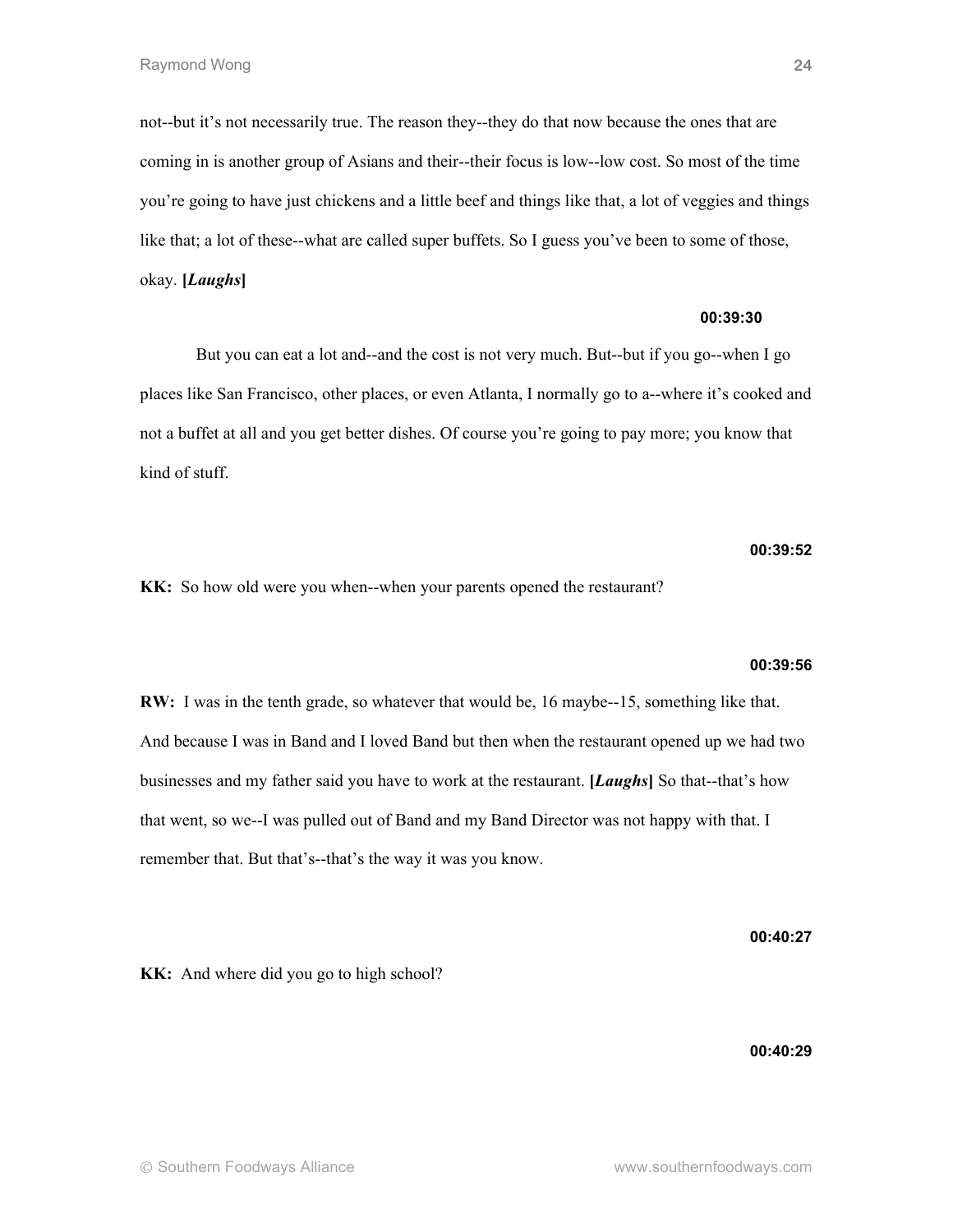**RW:** I went to Greenville High. I went--first I went to Ella Darling Grammar School. Then I went to EE Bass Junior High and then I went to Greenville High. And I graduated in 1970 and that was the last year of any segregation.

**00:40:49**

**KK:** And these were all public schools or--?

# **00:40:52**

**RW:** Public schools; that's all they had. Well there was a--a--St. Joe see. Oh as far as education is concerned, two summers at least there was some--there was someone that came in when I was like in the, I guess third grade or fourth grade that taught for two weeks at the Chinese Mission. So that--and so I--I learned some Chinese as far as the written part. I never knew the written. So I know some very simple--simple characters. **[***Laughs***]**

## **00:41:27**

**KK:** So going back to those early years at the restaurant and first of all I--can you tell us the name of the restaurant and where it was first located?

## **00:41:38**

**RW:** It's How Joy it's--it was on well it was closer to the center of town than where it is now and--because the--the building is now been demolished and rebuilt. But it's closer--closer to Colorado, okay and we stayed there in '68 until I think '76 and then we went--moved into another restaurant and where How Joy is located--is now. And now--at that time I think we sat about maybe 120 people at the initial restaurant. Well the initial one was only nine--nine tables but then we enlarged after a couple of years and then we went up to about 120 people. And then we enlarged again; we sat up to 400 people you know. And that--that was in '76. And then that's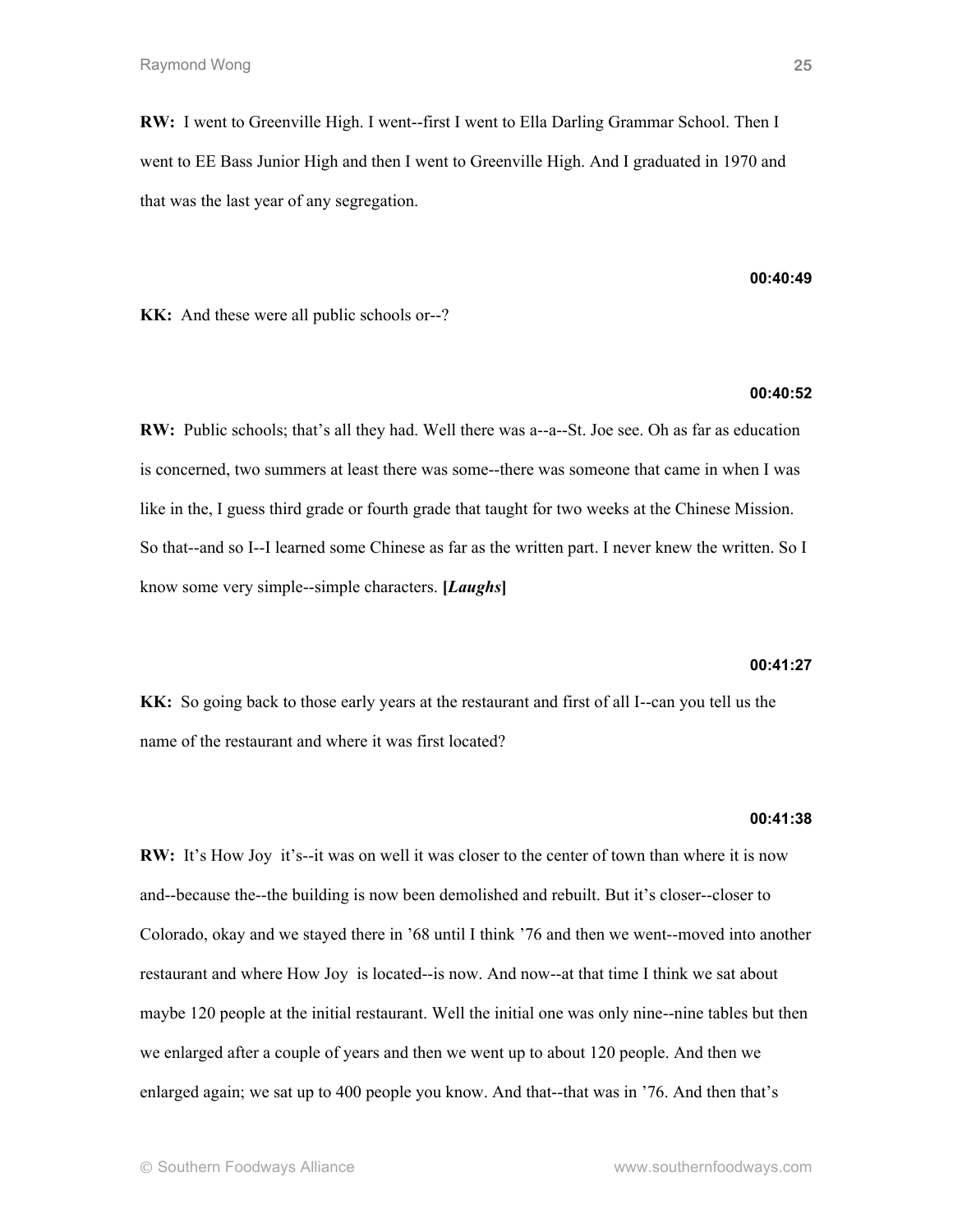when Greenville was still doing real well. But then with Jimmy Carter coming in--that's politics, the—the tow boat business went crashing. And that was a big part of our business because they would have--when they had parties they had big parties. And so that started the downward turn of all--everything, the economy because there was a lot of--that was about grain and things like that, so it went--it went to a halt. And a lot of the people in that business went broke and at one time there were--several of them were worth millions and then all of the sudden they went to nothing. I mean that's a big crash because of politics.

## **00:43:29**

**KK:** And so when you first started the--so when your parents started the restaurant do you know what happened to the grocery store that they had?

## **00:43:38**

**RW:** Oh we eventually sold it. We--we kept on it; we had it for a while and then eventually it was sold to--well it was--it was rented by some Caucasian and that worked for about two years and he went broke, pretty much, and--and another Asian family bought it. And there's--there's an Asian family there now. So it depends on--it depends on how you want to run it you know.

**KK:** Do you know the family that has it now?

#### **00:44:08**

**00:44:06**

**RW:** I've been there believe it or not because I would bring other people to show where I used to live. I don't know their names. I wish I--I knew their names.

## **00:44:19**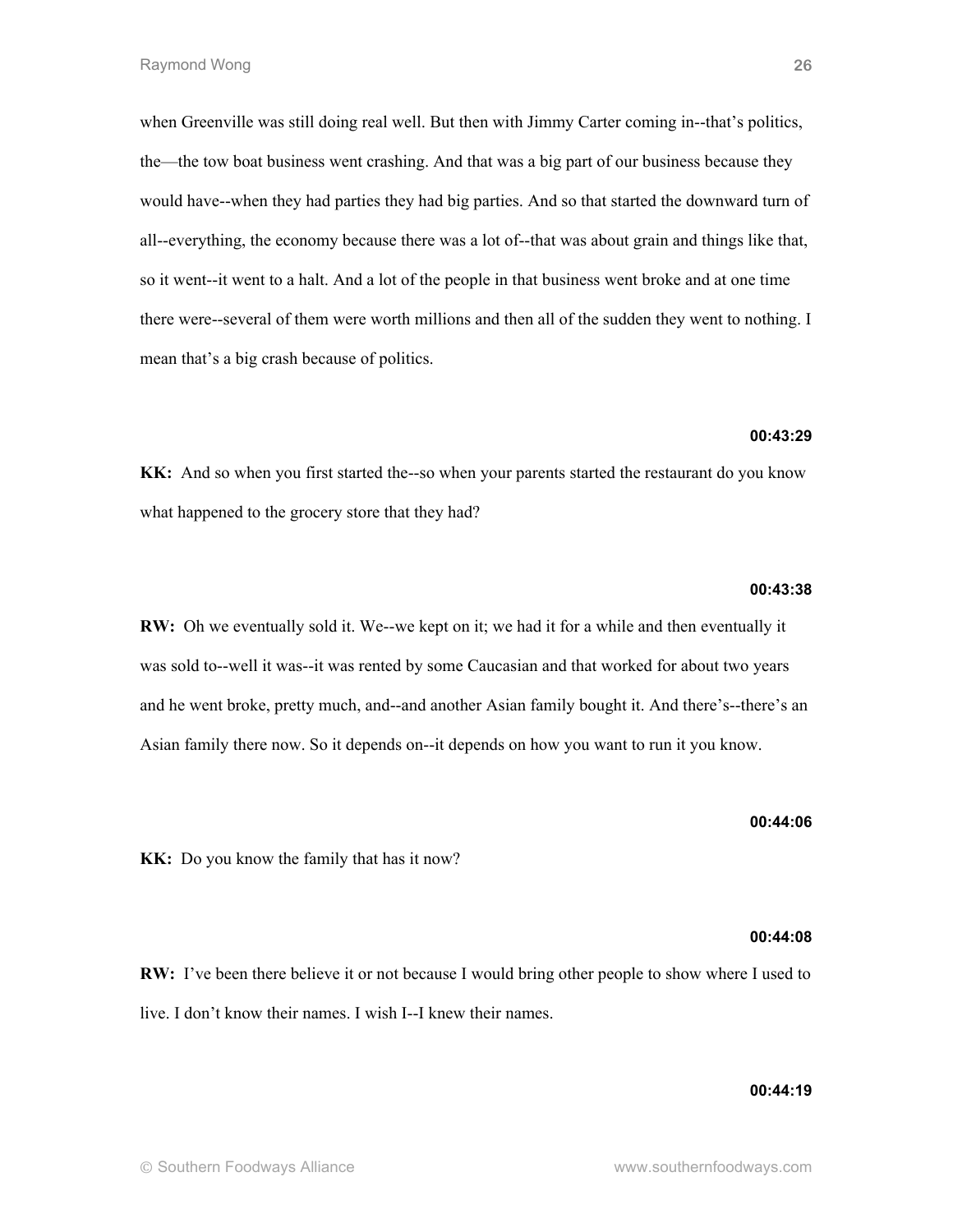**KK:** So--so going back to the early years of How Joy, do you remember--so--so I guess first off you know it must have been a big gamble for your parents to open up a Chinese restaurant here in Greenville. How did they go about starting it? Did--how did they get the chefs; how did they get the people who worked there?

## **00:44:41**

**RW:** All right; the way it first started because the idea was there already. But my father had a real good friend who had a grocery store. Well his brother had come to the United States as a cook at--in Memphis--Joy--Joy Yung. And I think he was getting a chance to--a distant chance, so he wanted to open his own--you know my father and him, he--he would come and visit and he said because--remember, the population wasn't that great. So to visit other people that was--that was a tremendous thing like going to Drew was tremendous for us.

# **00:45:15**

Well the guy said well--my father said why don't we open our own restaurant? And the guy decided hey let's do that. And then eventually though he was--they were going to be partners but toward the end he--he chickened out. He said I will just work for you because he didn't want to be pinned down every day and you know. And that's how it started. So we--so we had--so we had somebody to already work the restaurant that knew about dishes and knew a lot of stuff. And- -and that's how that started. And then--then eventually he was the major cook.

#### **00:45:52**

Now my mother knew how to cook, too, but she--he didn't--she didn't really know how to cook necessarily institutional-wise. But in--in our area before we had restaurants people would get together and have big parties you know so you have to cook for more people you know. And- and that was--that's actually--people get--come together from Clarksdale, Cleveland, Greenville, places like that and maybe even Greenwood. You know so here's a part where everybody would help each other kind of stuff. And but with that help as far as the institutionalized portions and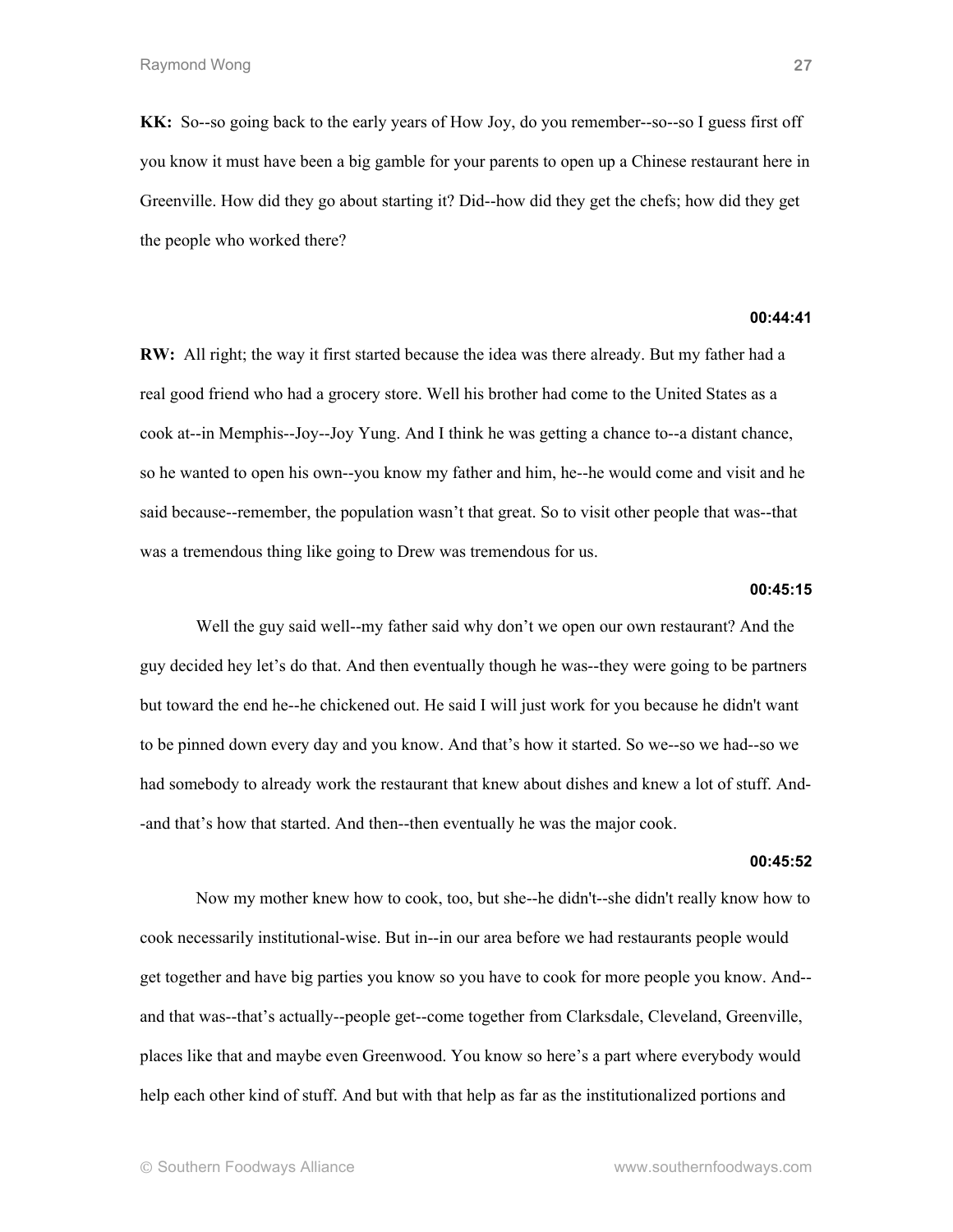things like that he helped initially and my father just learned from that and then started hiring other cooks after he left.

# Now initially I remember we didn't have stuff like bok choy and things like that. That normally came out of San Francisco or Chicago. Now you can--you can--you can order it from a lot of different places. In fact, there's also a lot of Asian outlets that trucks will come even now from Atlanta or Memphis, New Orleans--places like that. But at that time there were none. So you have to--they would have to fly it in to keep it fresh and things like that.

**KK:** So--so your parents flew in a lot of the ingredients that they use?

## **00:47:18**

**00:47:10**

**RW:** Yeah; I remember things came from Chicago and of course there was truck routes, too, but if you have the truck route of course it's--it's not perishable things.

## **00:47:28**

**KK:** So do you remember what some of the things that appeared on the first menu back--back when the restaurant first started?

## **00:47:37**

**RW:** Yeah; shrimp in lobster sauce, green pepper steak, butterfly shrimp, moo-goo gai pan, all kinds of names I had never heard of **[***Laughs***]**, so it--but when I saw it I said wait. That's only this you know. And we had American dishes as well, rib-eye steaks and fried shrimp and things like that. Of course at that time, the traditional that everybody knew was--was chop suey even

**00:46:40**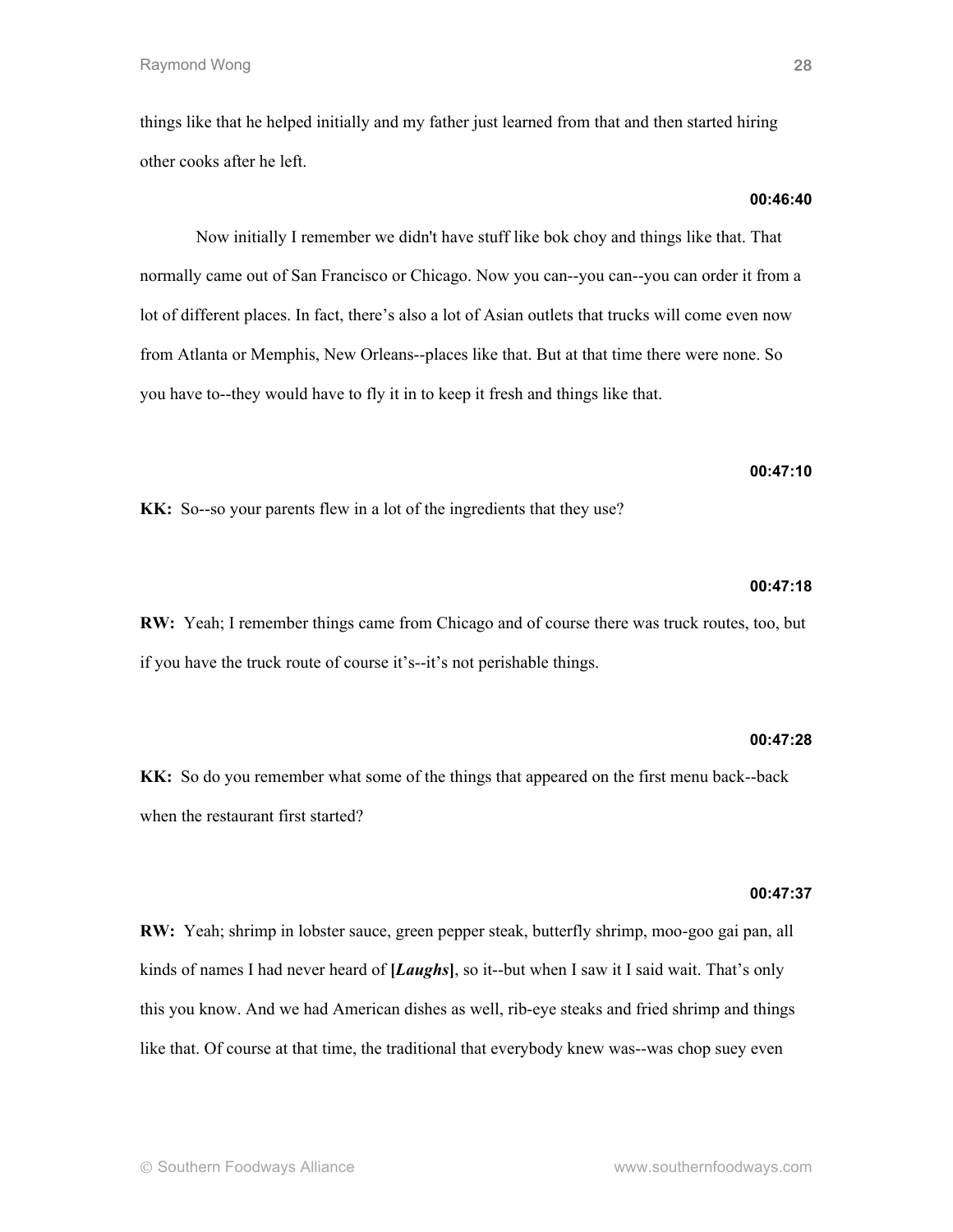though it was not--it originated in the United States **[***Laughs***]** and we had the fortune cookie, too, yeah.

**00:48:12**

**KK:** So yeah; I mean the--the history of chop suey is quite fascinating.

**RW:** Oh it is; it is, uh-huh.

**00:48:20**

**00:48:18**

**KK:** Now do you remember how the chef there prepared it?

## **00:48:22**

**RW:** I don't know 'cause I mean--I mean he just basically--bean sprout yeah; it's still--still traditional. They're all the same pretty much. But you have you know bean sprouts. You have bok choy and you can add other dishes and things in there as well, you know. It's just--you know pretty much it's a hodgepodge of veggies really, you know.

# **00:48:52**

**KK:** So I'm wondering how your parents decided to name the restaurant. Does How Joy have a special meaning?

## **00:49:02**

**RW:** Yes; it does. One day my father got a call and he said something about well, good luck. Good luck- how joy means how choy which is if you try to make it English it's good luck and how joy means good luck, the good luck building pretty much. And that's how--I'm sure there's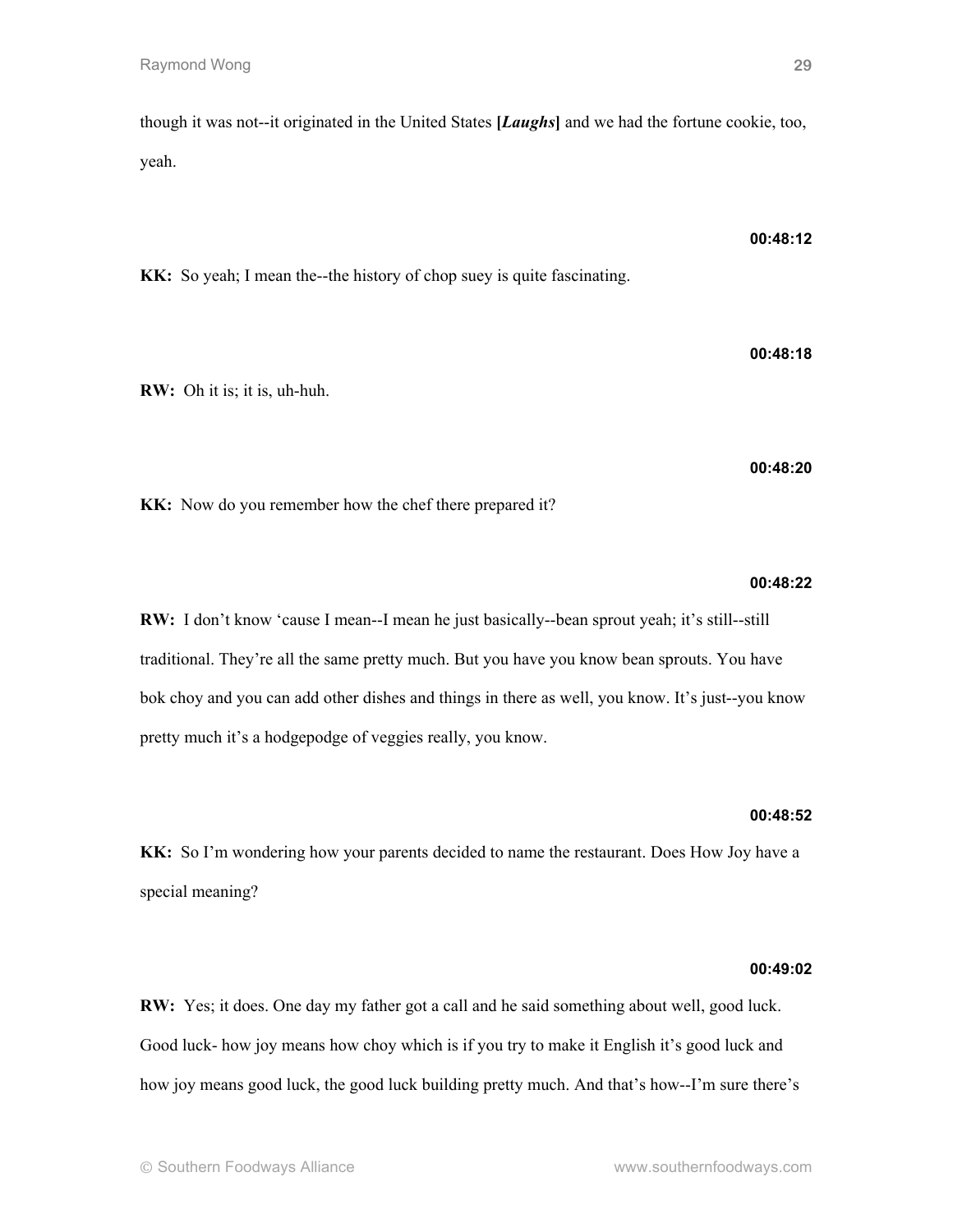very few How Joy but there are--there are some and that--because most--most names you're going to have is going to be Golden Dragon, Hunan this, Hunan that. I mean if you go to every city you've got a Hunan. Every city has a Golden Dragon or--those are traditional names that you're going to have you know. Asian Garden; now it's Peking this. We have a Peking Restaurant here but it's--but the Peking Restaurant is really more--it's not real--it's not the northern dishes.

## **00:50:01**

When I think of Hunan or Hunan dishes I'm thinking of North China, real hot and spicy. Even the restaurant here is traditionally--it's not like--initially I think it may have started that but the ones that most people are familiar with is the regular Cantonese food, the more everyday food and occasion when I go to San Francisco I--sometimes I go to New York--we would eat the--the- the Hunan dishes. But we know if we do that it's going to be hot. **[***Laughs***]** You know but generally if we have a banquet it's always just Cantonese food, something that's easy on your palate.

#### **00:50:39**

**KK:** So you were telling me that the restaurant was a success from the beginning?

## **00:50:48**

**RW:** Yes; it was. I think again we hit it at the right time at that point. It was real successful; things started slowing down after--you know in the '90s. That's when things were getting tough especially--economic everywhere but especially here in the Delta, you know. And--and it--I mean and we eventually closed it in--a couple years ago so you have to do the Math on that and but also I had an illness and that--that changed a lot of things as well. My wife had to run it and--by--by herself pretty much. And I also had another business which is my--I do screen printing too and which is tee-shirts and things like that. So that kind of divided my time and then all of the sudden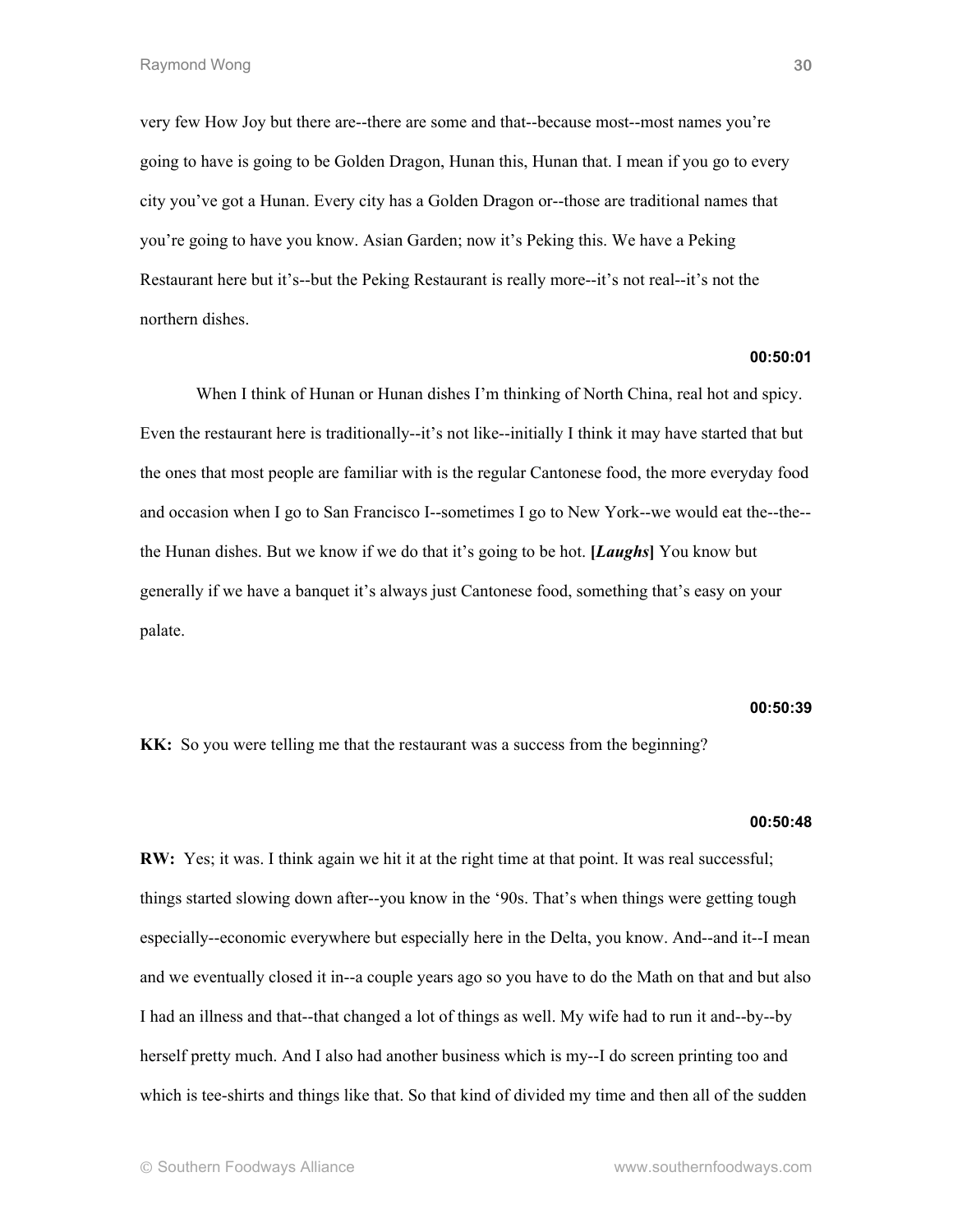I had a stroke, and when that happened I mean it just--it went--it went--it's--it went to--stop--I mean everything just stopped. I had to relearn everything and I'm doing much better now but I still have issues, but I'm just so happy to be able to be here and be able to talk to you **[***Laughs***]**.

#### **00:52:00**

**KK:** I'm glad, too. So you were telling me that you--that your parents hit it at right--the right moment. What exactly do you mean by that?

## **00:52:11**

**RW:** I mean it's a combination of--of because--it was a combination timing-wise, the right time. Of course things were getting more--easier to--the Nixon trip--that helped a lot, I think as far as opening and it was--they were ready for something I think different. They were starving for something different in this town 'cause we didn't have anything very much I mean besides just regular American food. And I think--and I still believe and when I go back to hindsight a lot of restaurants opened after several years after we did. In fact, Jackson opened one a year after us. And then I remember the next three restaurants opened in Jackson and different parts of town; my cousin opened one, the House of Wong. But when I look back as--as I start looking at successes and things like that I think one of the main ingredients that helped our business continue success was because of my father and mother, because--and--and I remember when my father was getting older we tried to close and he didn't like that at all. He would say now where are my friends going to come and see me if we're closing?

#### **00:53:36**

So and--and I never treated it much as just work; it was--for me even for myself it was--it was more like welcoming people to your house, so when you're there you're so excited that they're there and it's--but it's kind of an interesting feel, because people will always say, but you're working so many hours. Well you got to do something. You know it depends how you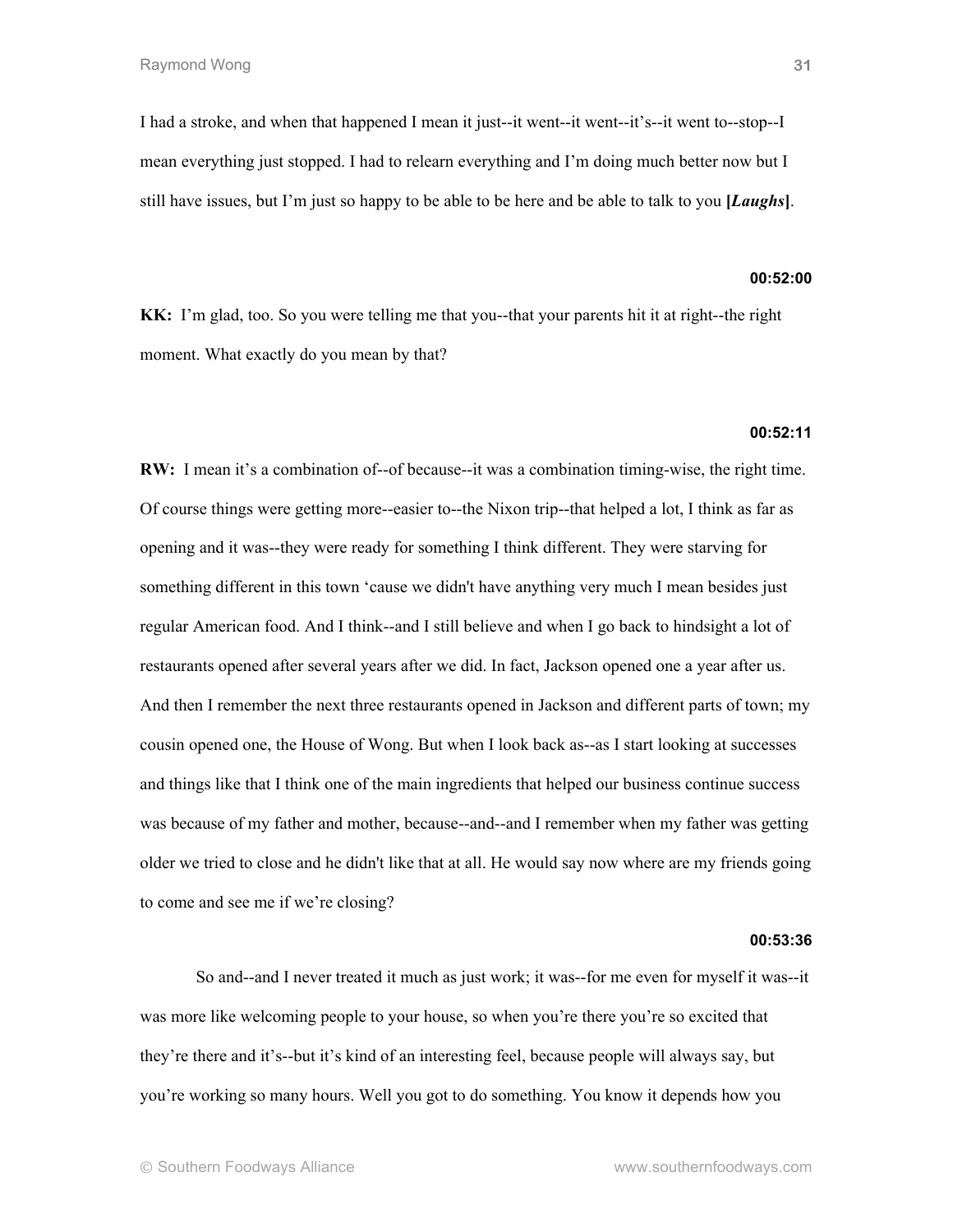look at it; of course you miss a lot of things like some of the ballgames and things like that and- you know because when you have to work you have to work and a lot of times people get--go out and when they go out it's when you need to be working.

**00:54:18**

You know so I used to also have an--an airplane and--but I had--I had a farmer as my partner and it was perfect. Now the reason I mention that is because he only flew either on the weekends or when it was--when it was raining. Those are the times I didn't want to fly. The only time I wanted to fly was a real nice day where he had to farm, remember; so he couldn't go **[***Laughs***]** or on the weekends I had to work. So it was kind of--it's interesting; you--you just look at those--those variables, so--.

## **00:54:57**

As far as personally other things I have done, I have--like I've said I've talked about the screen print business but I also did TV for four years doing a morning show with a co-host. Now also I do still do a little TV now but it's a weekly show. And it's called *The Delta Dialogue* and it's about people making a difference in our community. When--when I had my stroke pretty much I couldn't talk or do anything and at--at one time they were--they were--you know they didn't think I was going to really recover very much at all. And--and I remember when I came back home after several--you know a couple months and I was in wheelchairs and things like that and--and somebody was just being nice. And at the TV station well everybody is asking about you; why don't you come back and do something? And I'm going now I can't even talk and they're asking me--of course, they were just being nice.

#### **00:55:58**

But then I started thinking about it as--as I started developing after a few years, you know if I ever can do any of those things again I'm going to try to do it. I said always go for the everything; go for the gold because you never know when it's taken away from you or it's time for you to different something different because of health issues or whatever. So I'll tell

**32**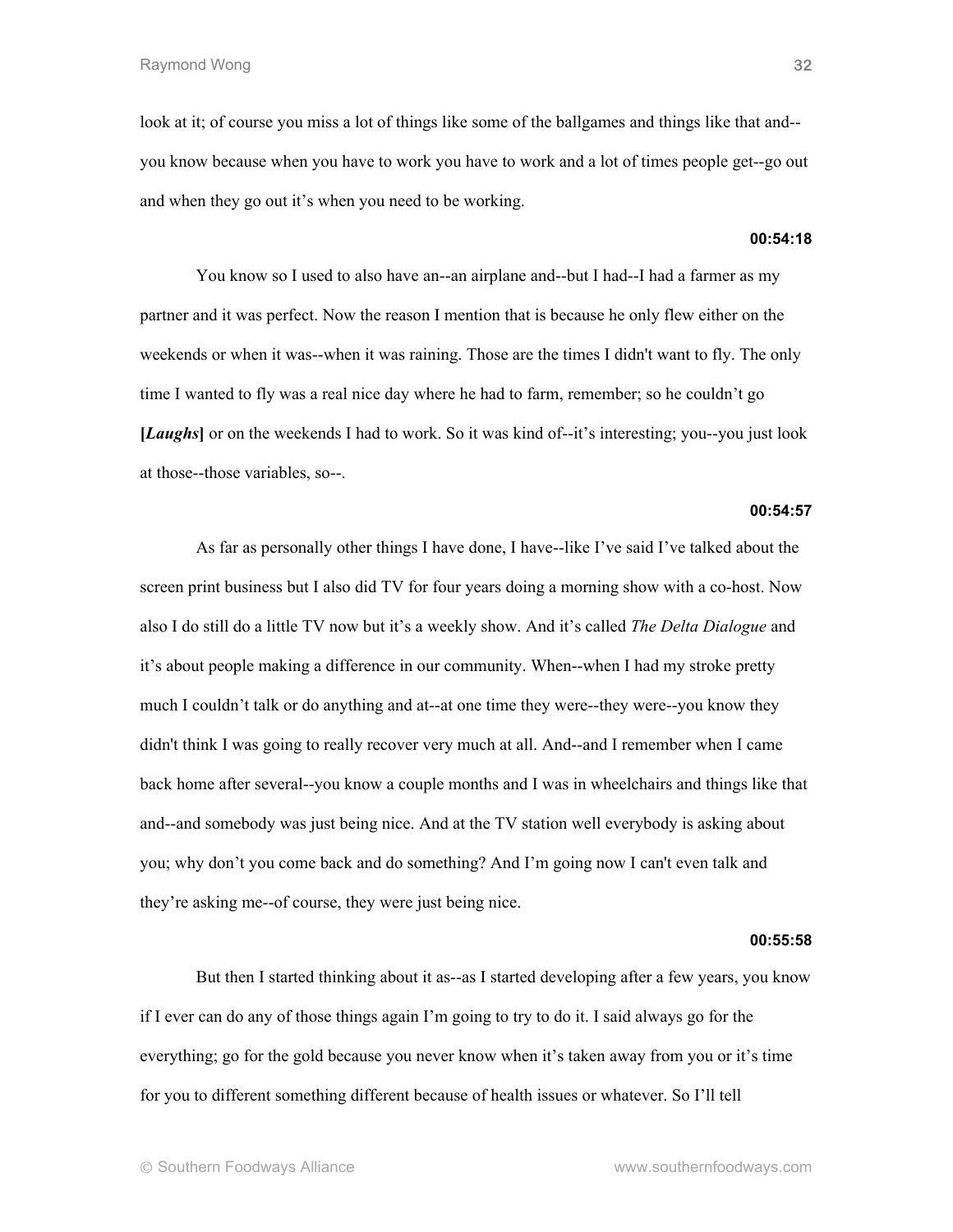everybody now if you can sing in a choir, go for it; whether you can sing or not it doesn't matter because you're trying to rejoice anyway. And so that's part of my philosophy.

**00:56:30**

And anyway--anyway--any other questions?

## **00:56:34**

**KK:** Well I'm wondering if you could talk a bit about 1987 and the big reunion that you helped organize.

## **00:56:45**

**RW:** Okay; growing up here eventually and being in more of a high-profile situation as far as the restaurant is concerned, I think that helped a lot as far as the Asian community. And eventually I was invited as I started knowing more people in--in the business area more socially, being invited to different things; eventually I was asked to be on the Chamber Board, okay. And then eventually I became involved in the--the--our Delta Center Stage which is a theater group and eventually I became President and things like that.

## **00:57:31**

And as I started thinking about the things that--that were--were happening, at that time a lot of times when we had different parties my mother was always--you know my mother loved them because she got to see all the kids again and you know everybody has grown up and all that. So I came up with an--the notion and I asked--I talked to some other people about it and I said why don't we put together an event where we celebrate us being American--American--Asian Americans? And that's basically what--how--how it came about.

# **00:58:08**

And I said you know growing up we always had salesmen coming in and we always got things--I mean we purchased things from it. I said why don't we go with another angle; why don't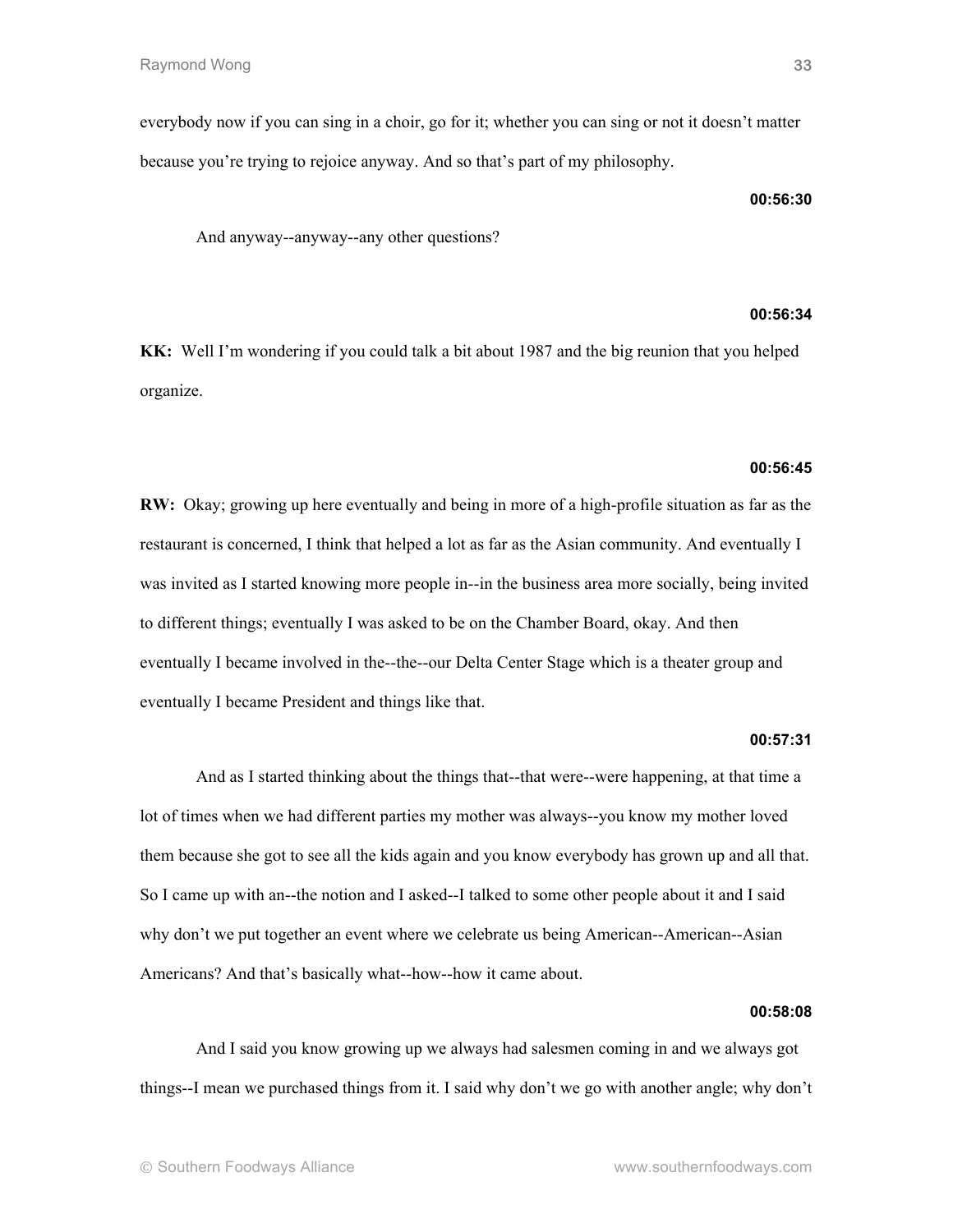we--we've never done this before. Why don't we ask for their donation for this event, you know that kind of idea? And that's how it--it started and I grouped several people involved and said would you help because I wanted it to be a collective thing.

# **00:58:38**

Now when--once this got started and I told them--told them what I wanted to do it's just basically let's have a party that's--that is separate from a wedding and a funeral. That's where everybody gets together; just people that want to come home and let's brag on Mississippi and show what Mississippi has or how things have changed, 'cause back in those days I remember there was several people that could not standing coming back. They said oh, I've been to Mississippi; I grew up in Mississippi. I'll never come back. And I wanted to show them that things are different now--economically, well I don't know--economically or socially, maybe socially. And that's where that came. And now when I mention it to some other people certain salesmen say oh yeah; yeah we'll help you. You know like people that we bought from instead of always giving out donations we're going to do it in reverse. And it just worked out. But my goal is also there's not a lot of Asians that organize at all and again--now that was 20 years ago I guess or more--and that's why I wanted to--my goal is to get everybody to work together and of course that's--that's a major chore too. You know now some of the people are retail. Some people are- one was a chiropractor, a doctor and stuff like that. And everybody had their own part. My goal was to coordinate everybody to be a collective thing.

## **01:00:03**

And--and then at one time because I went to Mississippi State, I went to school at Mississippi State--not Ole Miss-that they tried to make it a competitive situation. I says, it's not a- -for me it's not competitive, because we--we got to go to school somewhere. So the main thing is you know let's get together. But see, back then the Asian--there's a group called the Lucky 11 and that's where all the--the Chinese got together that--but it--that group was from State because at that time while I was at State, that's where more of the Asians were. And they had--and every--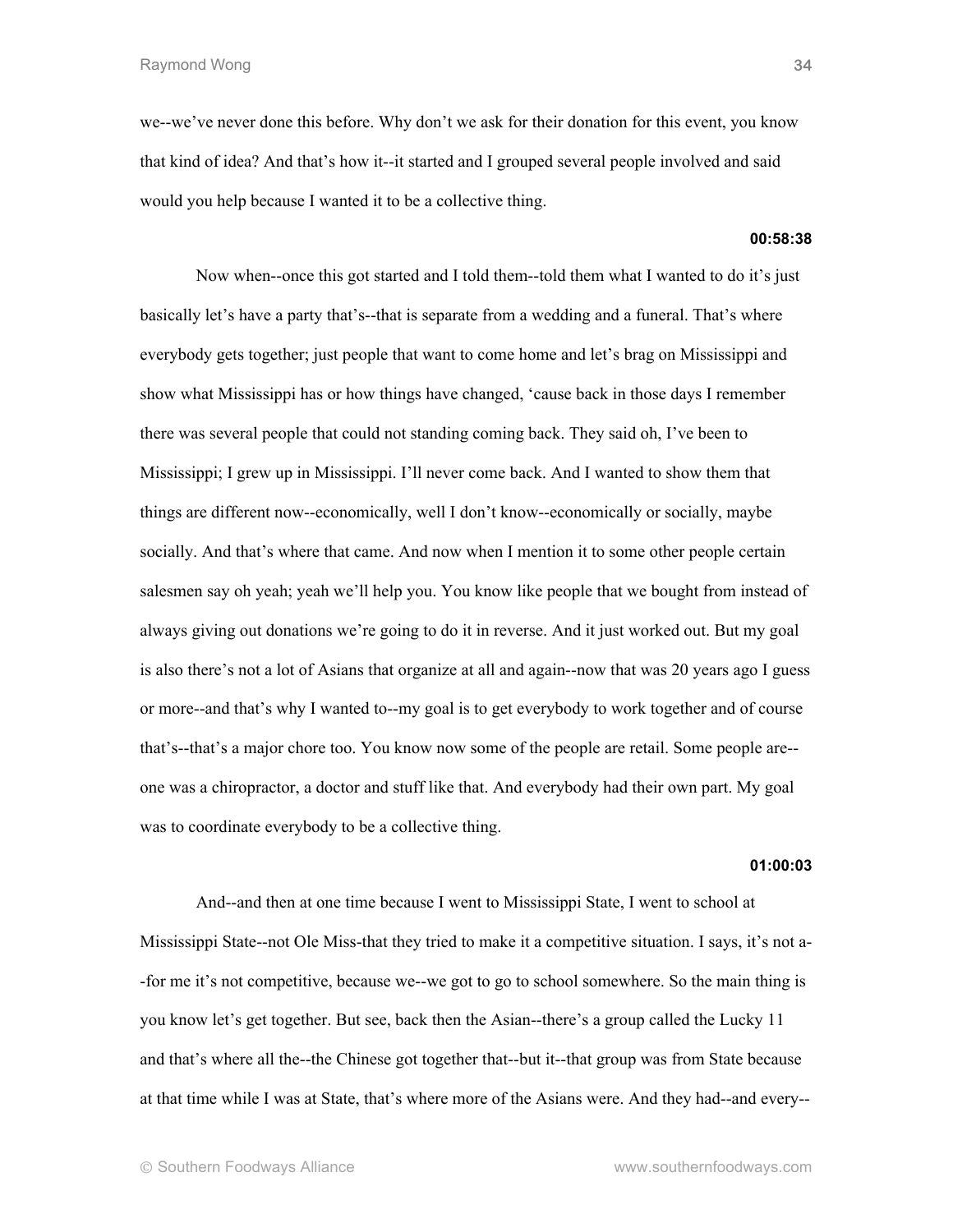every year they would have a party and a big dance. And people would come different places, predominantly around the Delta, but they came from New Orleans if they heard about it, you know 'cause you're looking for--you're looking for an opportunity to meet other Asians as well.

# **01:00:58**

And but so I used that as the--sort of a catalyst, a Lucky 11 Reunion but it really wasn't that; it was more than that but we--you've got to have a reason why you're giving a party. Well we--we got to call it something. So we said it was a Lucky 11 kind of reunion. And then because of that some of the people from Ole Miss didn't want to participate. And I'm going but that's not the purpose. So it's--it was a lot of convincing too and my goal at that time was if we have 200 people I'll consider it okay. But our goal was 200 people and if we have 400 that's pretty good. Well it ended up being at the end 600 people, so we felt it was real successful. And the thing that was most heartwarming for me was some of those people that said you know I brought my--my grandchild here and I wanted to show her where the cotton field was. But--or where it was and where it was and where I grew up but I'm so glad you did it because I thought I would never come back to this place--because some--there is--. I remember there was one situation where in Itta Bena where this guy became--had a very successful restaurant in Chicago but he--he's from Itta Bena as far--he had a grocery store. But when he went to try to get a haircut they wouldn't cut his hair--those kinds of issues.

#### **01:02:26**

Now we--we look back at it but I look at it, from my perspective I see it as a rite of passage. It's that you know we're not the only ones that were ostracized--the Italians, the Jewish people, you know so there's a--every--you know even with the--the blacks now for instance I think a lot of people like to use that as an excuse to--to separate, but everybody is here. Everybody--everybody can make it if all--if they have the drive to do it. Now you might have issues for excuses but those are only excuses to me, you know, but anyway--. **[***Laughs***]**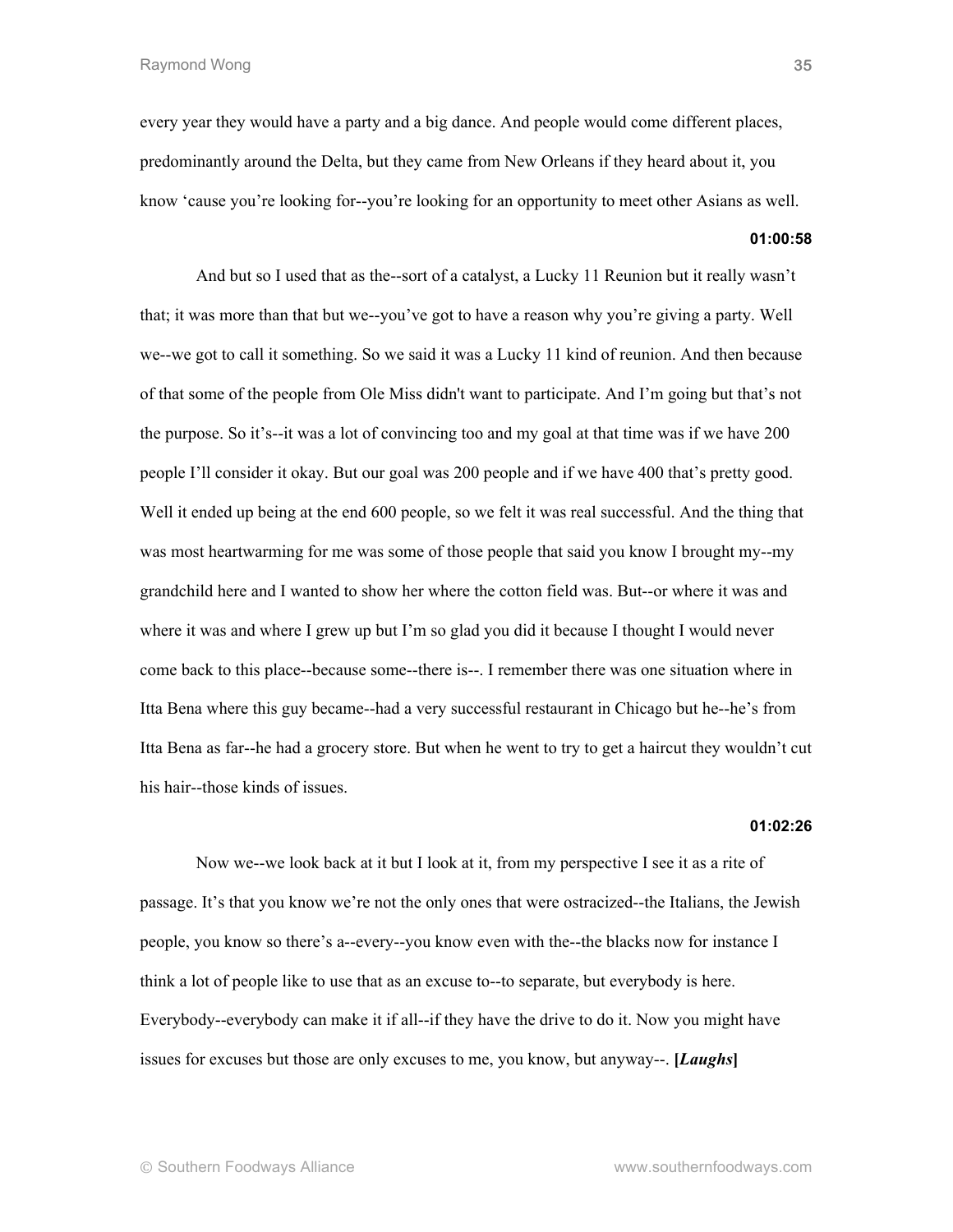**KK:** Well--

## **01:03:08**

**RW:** Philosophy anyway.

# **01:03:10**

**KK:** Well you mentioned that you know a big part of that event was to bring people back from all around the country, back to the South.

# **01:03:18**

**RW:** Okay; well I was going to mention people came from Hawaii, New York, around the South of course, at Augusta, do you would say it went all over the country pretty much. And the way- right; we didn't know how to advertise it so we did a lot of word of mouth. I had one guy by the name of Art CW Sydney. He was an older group. He was one of the--one of the founders of the Lucky 11, but he--he helped with the older group 'cause I was--at that time I was more of the middle group. And then the--there's another group at Ole Miss that we thought we could not get; they were the younger people, because we also had a dance after. We had a nice meal, a dance, and a big presentation and stuff.

# **01:04:08**

And--and I made it--made it a price tag where I mean it would cost you--I didn't want it to be a cheap thing. I wanted it to be catered where you could also dress up in a tux if you want to. I wanted it to be a nice event. You know we're always you know I guess never thought anything; everything is a second thought. This--I said I want to focus on this so I got different coverage. It was also advertised, written up or advertised in the San Francisco paper and stuff like

**01:03:07**

**36**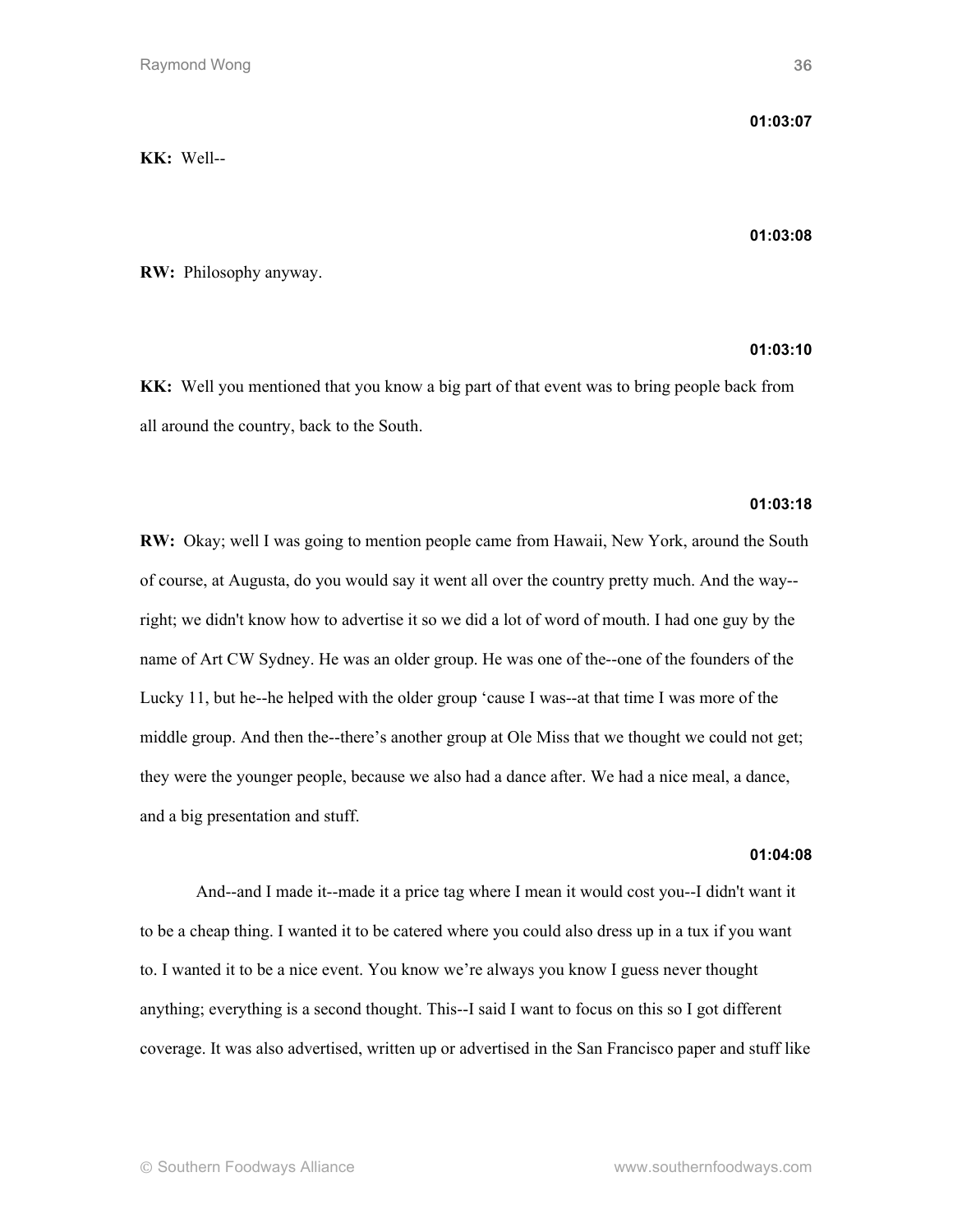that to say this is what's happening. If you're interested let us know. I'm sure there's a lot of people we missed as well, you know but--but I felt real good about that.

## **01:04:56**

And we had a--a big production and--and for me it was--it was a learning experience as well to though. To me as long as I'm learning I love doing those kinds of things.

# **01:05:07**

**KK:** Well I was trying to get the question of why you decided to stay here in Mississippi and not go out of state like some of your friends did or some of the people that you knew?

# **01:05:17**

**RW:** It just naturally happened because I like the restaurant business but I was--I guess I would be--I was the one that was pretty much selected to not actually say you need to be the one doing it, but I was--it just--it kind of just fell in that position where I was--you know I wanted to stay home with my parents in a way. It's hard for me--how--how hard it is; it's hard for me to explain that to you because my relationship with my--with my father and--was one of those not real open you know. But I knew that when it's time to go somewhere that he goes. And I'm--I do the other. And if he knows I'm going to go somewhere he just did it. We didn't say okay; now on this day we're leaving. We just knew we would--we would verbally say we're going to do this but we didn't say well, can we--it's not like a--what's the right word--hard plan you know. I just--so I was the one that always stayed home so if everybody comes home you come back here. You--you kind of understand that in a way?

## **01:06:32**

**KK:** Yeah; I do.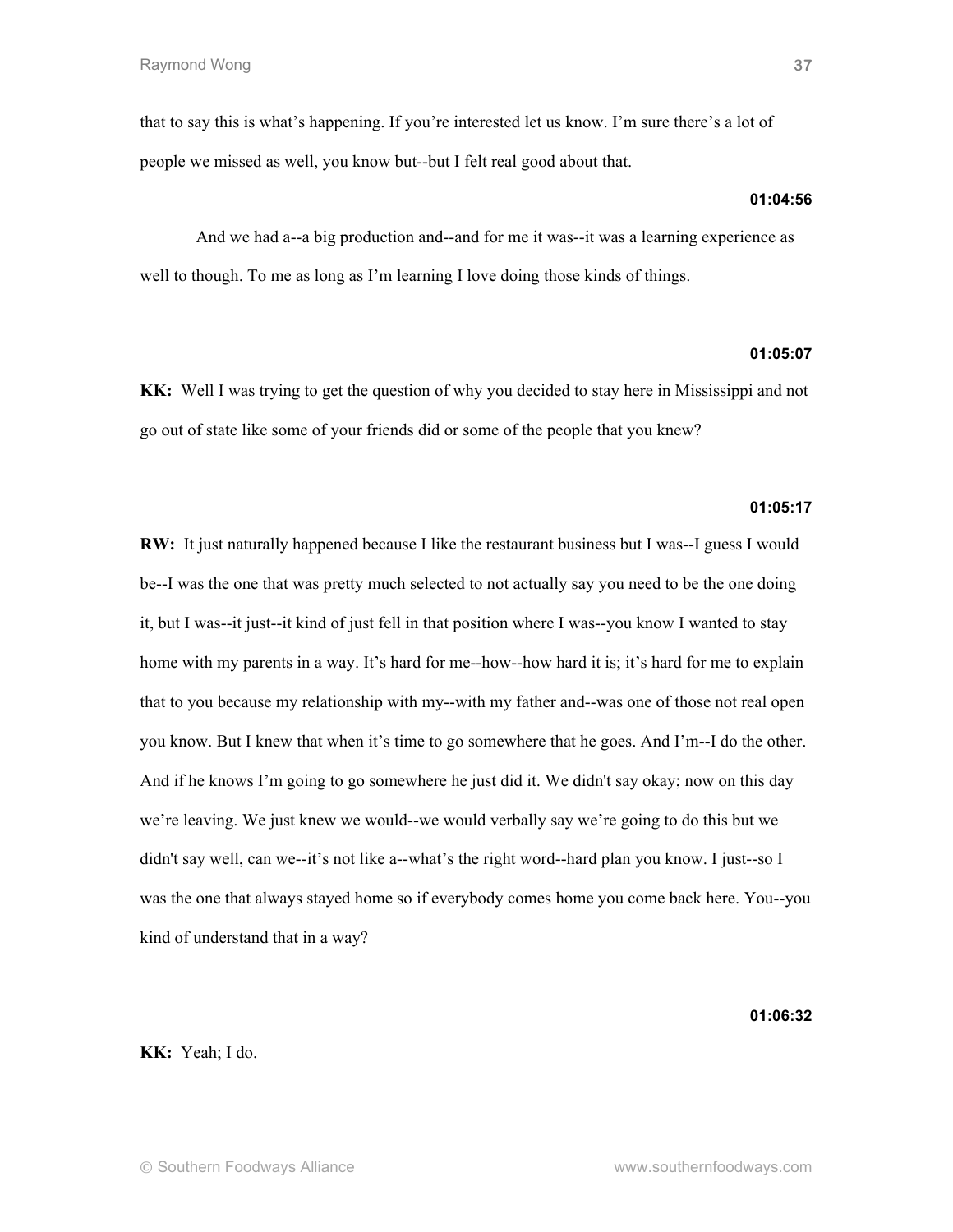**RW:** But I have a brother in San Francisco in Berkeley. He works in San Francisco. I have another brother that's an--my brother is an attorney in Houston. I have a sister in Jackson and everybody came back for that event, too, so--. **[***Laughs***]** And there was some people that--that was really--I was so surprised that they would even donate some. There was one guy; I don't want to mention his name at this point that normally he's just very, very frugal. But when this event happened, he pretty much--I said it's going to be--he has five in his family. It's going to be \$55 a piece. He said okay. I went huh; I was--I was expecting him to--to you know--. But I also made it a point that if you couldn't make it I would--we would figure some ways to--to--they could come. I didn't want anybody left out.

## **01:07:31**

And we also had underwriters that we didn't have to do but I had to have--I had--I wanted to have about \$10,000 worth of underwriters. Now what's an underwriter? If it doesn't happen you might have to pull it out of your pocket a little bit and again one person, I think it was either North Carolina or Tennessee, he said I heard you're having problems financially, so I want to donate. And that was after the event. And I'm going **[***Gestures***]** wow. But we didn't need to, so I didn't--I didn't ask for that; okay.

## **01:08:06**

**KK:** So do you--so I guess along those lines would you consider yourself a Southerner then?

#### **01:08:14**

**RW:** Well I am definitely a Southerner, maybe even a redneck, I don't know. **[***Laughs***]** No; I like it here. I enjoy it here. I have tremendous friends. You know I've told you I had a stroke. Well right now I don't even drive but every time--if I can go to any store I hang around a little bit--a little bit, somebody will give me a ride you know and that's--that's virtues of small towns I

**01:06:32**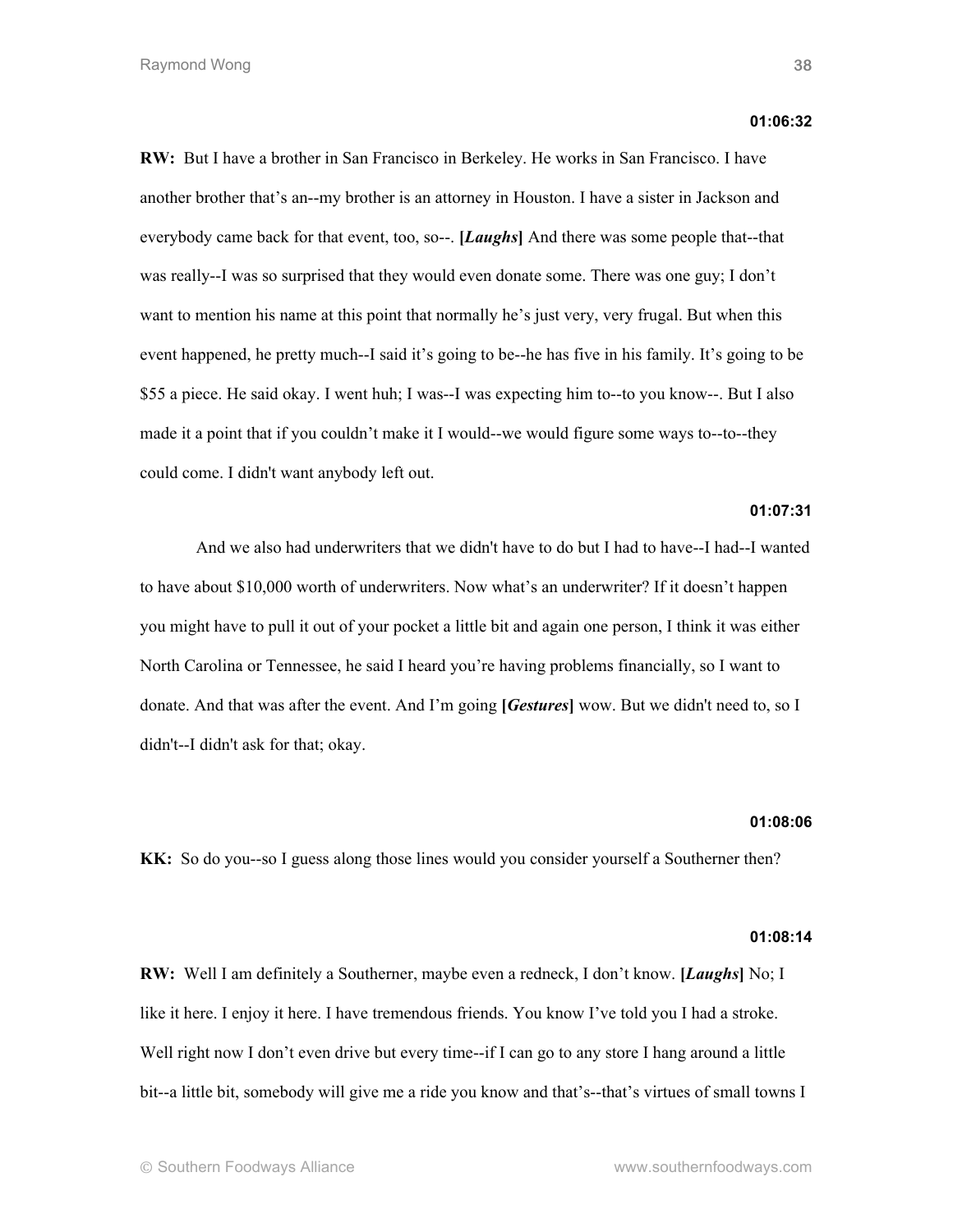think. Even though we're about 40,000 but I've done a lot of those like I said--those issues you know. So yeah; I like it here and--and I have a group that I get together every--every week. we call it the Roundtable; all we do is hash out events, but we're--we're--we're kind of a hard-nosed group that we can argue pretty--pretty much during the--the time and then when it's time to go we go, we go well who is going to movies and who is going to do this? In other words, we don't harbor resentment with different views. And I love that part of it because I've always--I've always been the one to be fairly opinionated but I always tell everybody, I may be opinionated but you can convince me to change my view. And I love that, too. You know I tell everybody- make a decision. If you do the wrong decision just change it but don't say I don't know; I don't know; I don't know. You know make a difference you know in whatever you do.

## **01:09:47**

**KK:** So well we've--it--it's a little over an hour now, so I think we're going to start wrapping up. I was wondering if you could introduce a bit about your family, your wife Cathy?

## **01:10:01**

**RW:** My Cathy--Cathy is from Arcola, or originally Hollandale and we actually met after--well we--I kind of knew who she was but we met right after I graduated pretty much. And we've been together for about 30--I'm guessing now--33 years **[***Laughs***]**. And but--and she has--she's working now in a couple little different things. And I have three kids. I have Brent, who is the oldest, and he's about--he's 30. And I have another child that's either 28--27 **[***Laughs***]** and that's Meredith; she's a nurse. And my son is working with me right now and he's still in--going to school but he's 26 but he's--he's actually working with me at the screen printing business. I can- myself--myself is because of my issues, I can do--I can--I can't read very well and I can't do numbers very well but I can still do artistic things. So screen printing you have to--you know you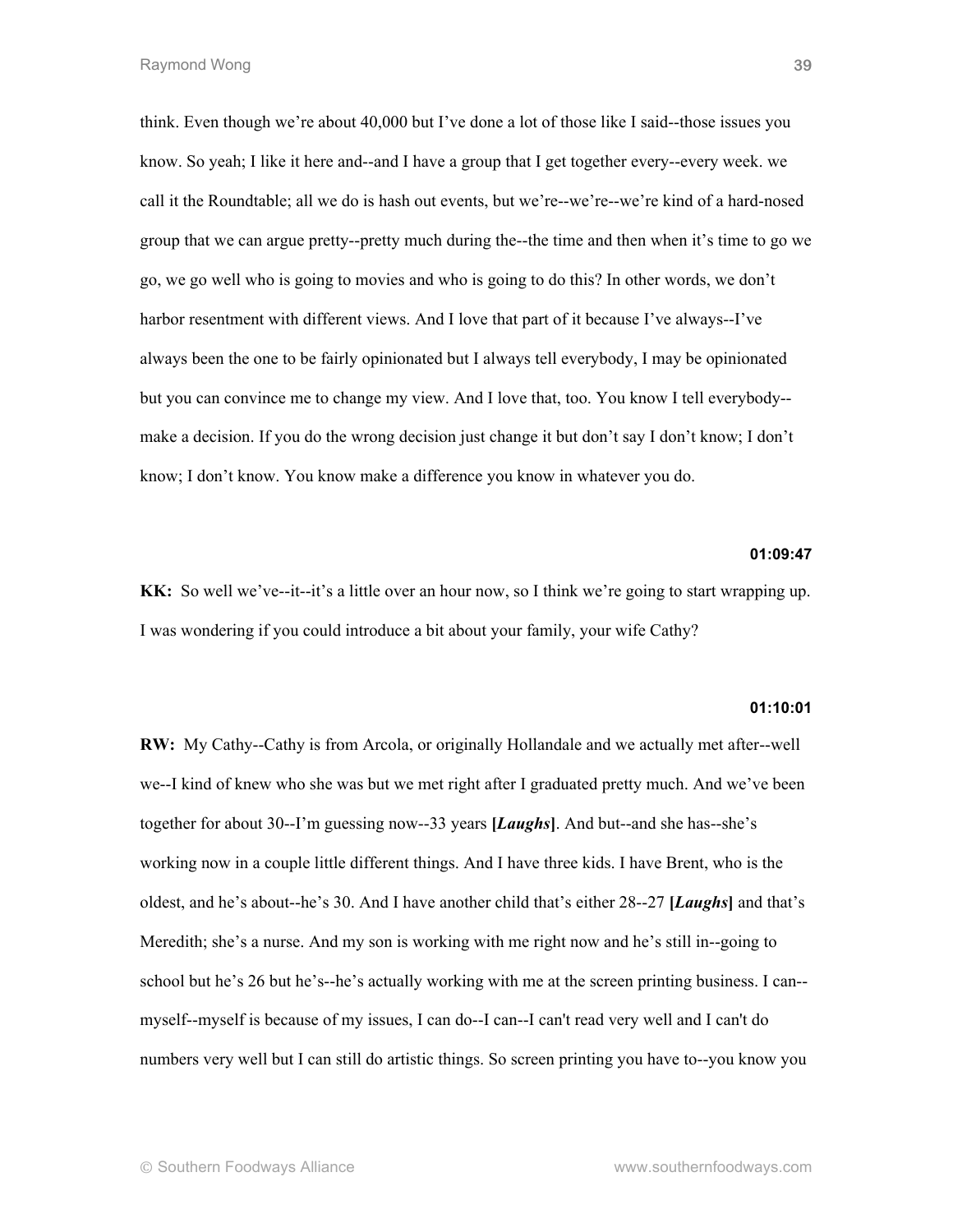have to design and things like that, so at least I can still do that. And I don't go in necessarily every day; I used to but if he can cover for me I let him do that pretty much.

# **01:11:33**

**KK:** Did you ever--did you ever have plans if you still had the restaurant to hand it down to your son?

# **01:11:39**

**RW:** That was initially the plan. That was initially the plan but--but then at--at--in hindsight and looking right now none of my kids really felt interested in doing it, so all that you can do is provide and then it's up to them if they want to do that or if they don't want to do it, you know.

## **01:11:58**

Now I have this other business that if he's interested in--in pursuing on that at least he has an avenue if he wants to besides working for somebody else, but some people may be more comfortable to do that, so it--it--. Basically it's--it's provided if it's there for them, but if they don't want it then you have to understand that's okay, too, so--.

## **01:12:22**

**KK:** Well before we end I just have a few short questions. The first question is--this is something I end with--a lot of my interviews--do you have a favorite Southern meal?

#### **01:12:34**

**RW: [***Laughs***]** Favorite Southern meal--hmm, there's a lot of good stuff like neck bones. I like cow tongue **[***Laughs***]**. I guess you have fried chicken. I do eat fried chicken occasionally, pork chop--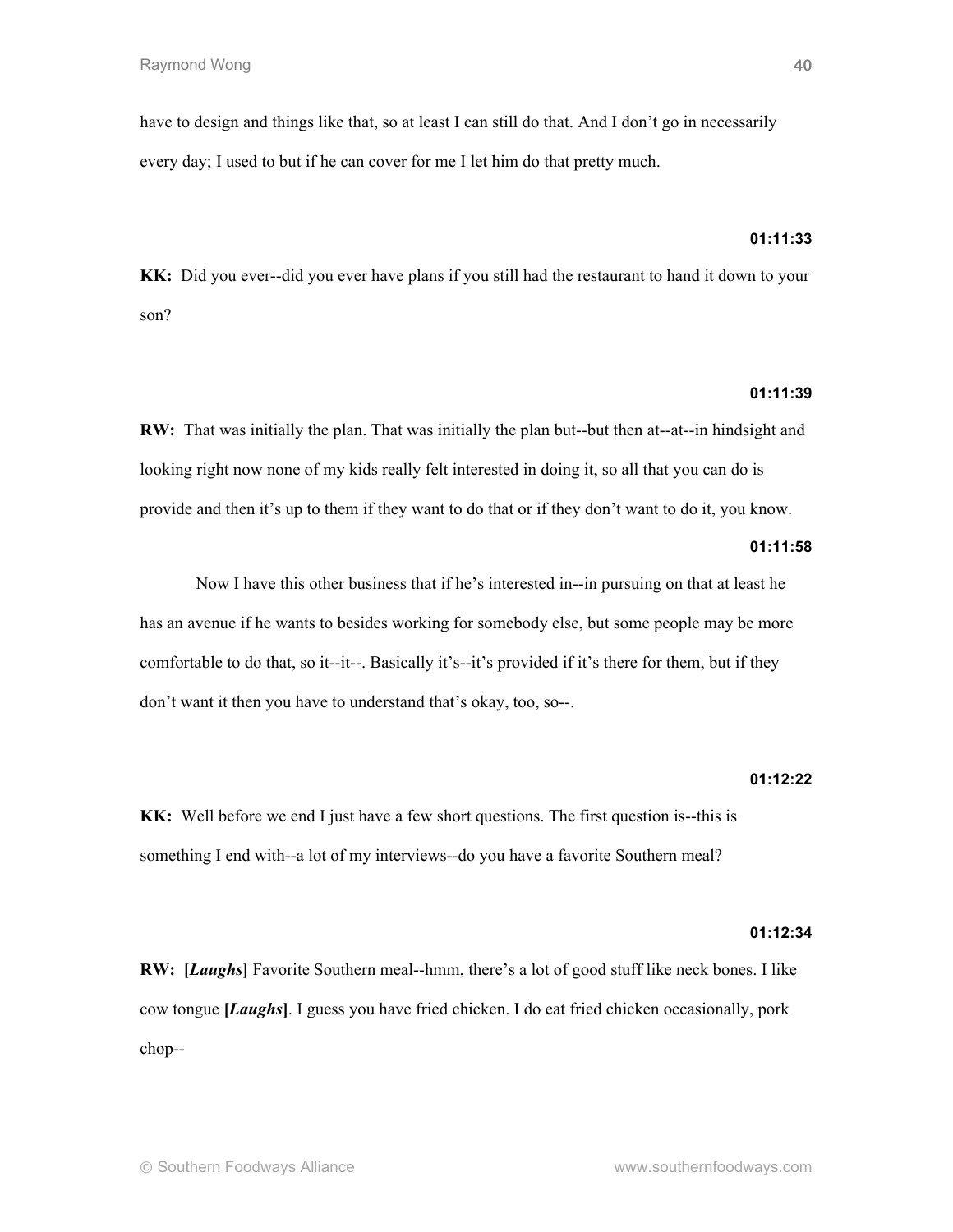## **01:12:55**

**KK:** Popular answer--fried chicken and pork chops.

## **01:12:59**

**RW:** Yeah; yeah, well that's why we're probably the--some of the largest people in the nation is- -is in the South because of that fried chicken. And let me see what else; you know and again that- -that's kind of a funny question because when I--I was in LA for a while. Well for about three months, and I--I became a good friend of a black person that's a magician, so I used to be real big in magic. And when he knew I was leaving I said I'm going to take you to eat at a soul food place. I said that would be great; I've never eaten soul food. And then I went there and ate it and it was neck bones and--and ribs. And I said is this Southern food? I'm used to this; this is nothing. So I guess again it's your perspective, you know how you look at things--or black-eyed peas and things like that; yeah.

**01:14:03**

**KK:** And also do you have a favorite Chinese dish or Chinese meal?

## **01:14:09**

**RW:** The ones I like the best still is I love curry dishes, curry chicken or curry beef. And I love shrimp and lobster sauce. And now I like green pepper steak, too but I like egg foo young too. You know so I guess--and as far as the traditional things I like that, too. I love duck. You know Long Island duck, which a lot of people here are not familiar with; but we've--at the restaurant we have served as many as 900 people. So and I love the big ones because it's just a matter of coordination. It depends on how you approach it, too and the people have said well why do you cook so many? Well you know it's just all about planning; you know you just increase your portions, so--. **[***Laughs***]**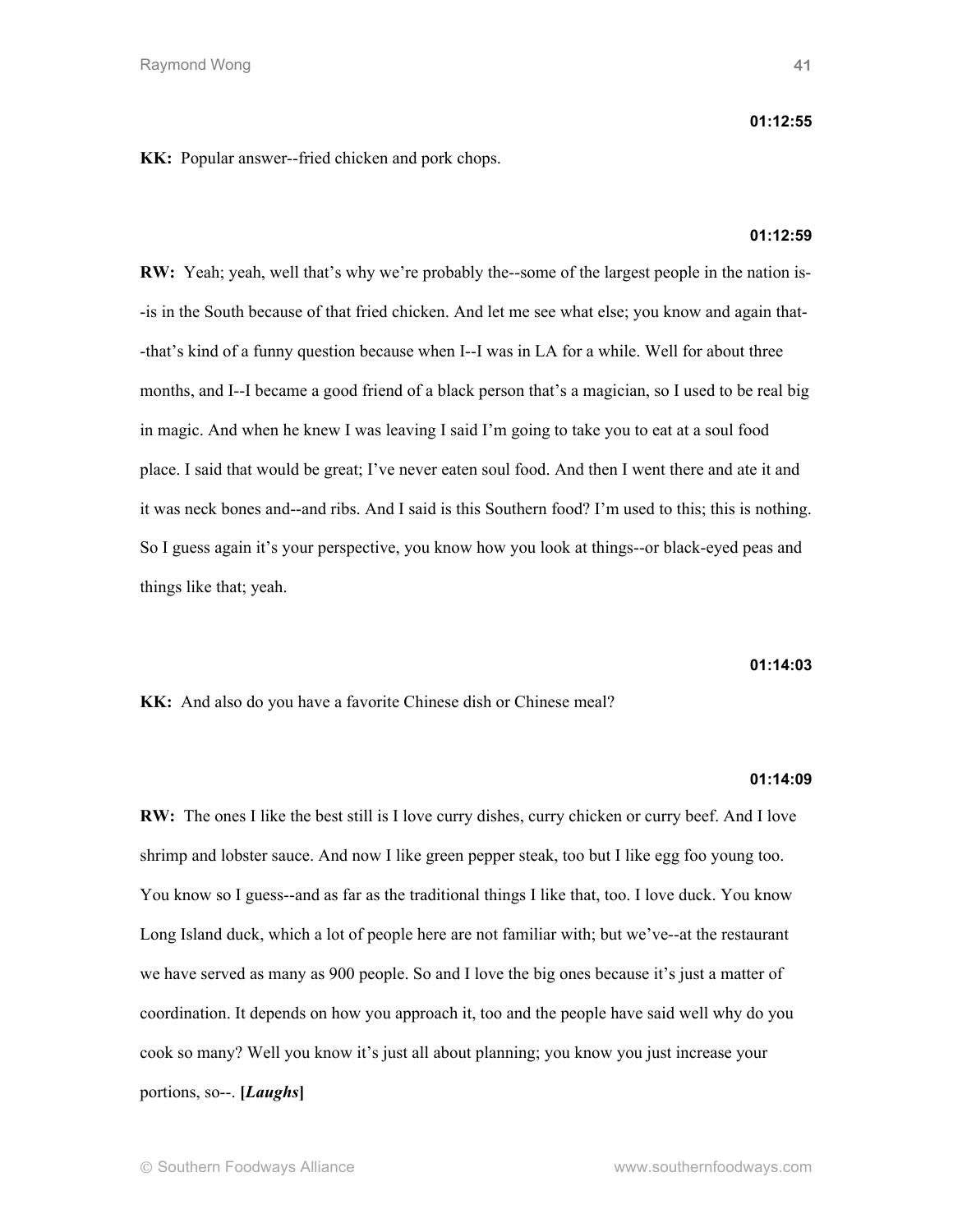# **01:15:01**

**KK:** Did you have a particular dish that you were particularly proud of at the restaurant?

# **01:15:07**

**RW:** The--well I'll tell you what our--our most popular dishes are. There were two; one was called the How Joyt steak and a How Joy steak basically was a rib-eye or a sirloin steak over a ton of veggies and also had oyster sauce on top. That was the most popular dish. And butterfly shrimp was the next one and the butterfly shrimp is bacon and the shrimp being butterflied. Are you familiar with that; that means you just open it up? And then also it's in a batter and--and the- on a bed of onions; uh-hm.

# **01:15:49**

**01:15:53**

**KK:** Well on that delicious note is there anything else you'd like to add for the interview?

**RW:** No; just ask me more questions if--if there are areas you want to talk about.

**01:15:59**

**KK:** Well--

**01:16:01**

**RW:** I'm glad--I'm glad to talk to you.